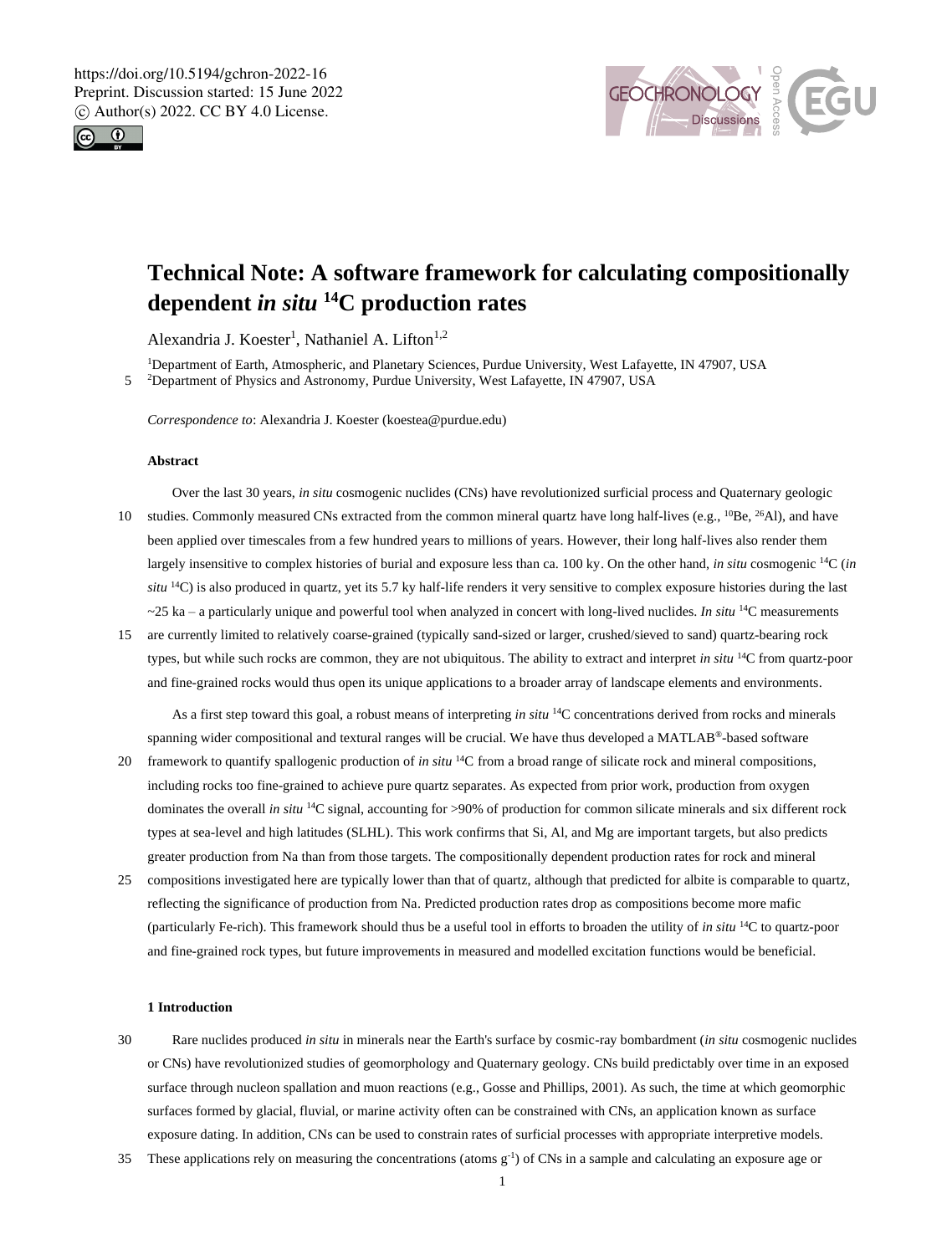



erosion rate based on the production rate (atoms  $g^{-1}$  yr<sup>-1</sup>). The most-commonly measured CNs, <sup>10</sup>Be and <sup>26</sup>Al (t<sub>1/2</sub> 1.39 My -Korschinek et al. (2010); Chmeleff et al. (2010); and  $t_{1/2}$  0.705 My - Nishiizumi et al. (2004), respectively), are typically extracted from quartz, due to its simple composition and corresponding resistance to weathering under a wide range of environmental conditions. Their long half-lives make these nuclides useful in dating surfaces that have been exposed up to

40 millions of years. However, their half-lives also render their concentrations insensitive to periods of burial and re-exposure of less than ca. 100 ky – this can lead to problems with exposure dating due to nuclide inventories remaining from prior periods of exposure.

*In situ* cosmogenic <sup>14</sup>C (*in situ* <sup>14</sup>C) is also produced in quartz, but its 5.7 ky half-life limits its utility for simple exposure dating because its concentration reaches secular equilibrium between production and decay after 25-30 ky of continuous

- 45 exposure. However, its rapid decay also makes it sensitive to complex periods of burial and exposure since ca. 25-30 ka (e.g., Briner et al., 2014). In addition, its short half-life means measured concentrations are sensitive only to very rapid erosion rates (e.g., Gosse and Phillips, 2001; von Blanckenburg et al., 2005; Hippe et al., 2017; Hippe et al., 2021), making many eroding landscape elements good targets for *in situ* <sup>14</sup>C studies. *In situ* <sup>14</sup>C is thus emerging as a powerful addition to the CN toolkit.
- Several techniques for extracting *in situ* <sup>14</sup>C from sand-sized quartz grains have been established (Lifton et al., 2001; Lifton 50 et al., 2015; Goehring et al., 2019; Hippe et al., 2013; Lupker et al., 2019; Fülöp et al., 2019), but while coarse-grained quartz is common, it is not ubiquitous. Landscapes dominated by mafic or intermediate lithologies generally lack quartz, and fine-grained lithologies can limit the efficacy of quartz purification techniques, thus applying *in situ* <sup>14</sup>C to such rock types is currently problematic. However, the ability to extract and interpret *in situ* <sup>14</sup>C concentrations reliably from quartz-poor and fine-grained lithologies would significantly broaden its applications to additional landscapes and enable pairing with additional nuclides such
- 55 as <sup>36</sup>Cl. Indeed, early studies of *in situ* <sup>14</sup>C in terrestrial rocks utilized whole-rock samples (e.g., Jull et al., 1992; 1994), until procedural difficulties shifted the focus to the simpler quartz production and extraction systematics (Lifton, 1997; Lifton et al., 2001).

As a first step in expanding the range of available sample targets, we have developed a software framework that estimates the production of *in situ* <sup>14</sup>C from major elements found in typical rocks and potential mineral separates. We modified the

60 MATLAB<sup>®</sup> code from Lifton et al. (2014) to calculate compositionally dependent, site-specific production rates using nuclidespecific scaling, major-element oxide compositions, and measured and modelled nucleon excitation functions, referenced to geologically calibrated *in situ* <sup>14</sup>C spallogenic production rates in quartz. This new framework thus provides a critical first step for potential future applications incorporating quartz-poor or fine-grained samples.

#### **2 Constraining compositionally dependent** *in situ* **<sup>14</sup>C production rates**

### 65 **2.1 Geologic and experimental production rate calibrations**

*In situ* CN applications require accurate estimates of the rate at which a given nuclide of interest is produced in the target mineral or rock. This is typically achieved by calibrating the production rate with CN measurements in samples from one or more sites with 1) an independently well-constrained exposure history (e.g., Borchers et al., 2016; Phillips et al., 2016; Lifton et al., 2015a), or for radionuclides only, with 2) demonstrable surface stability such that measured CN concentrations can be

70 inferred to have reached a secular equilibrium between production and decay, at which point the concentration is only a function of time-integrated production rate and the decay constant (e.g., Jull et al., 1992; Borchers et al., 2016). Production rates can also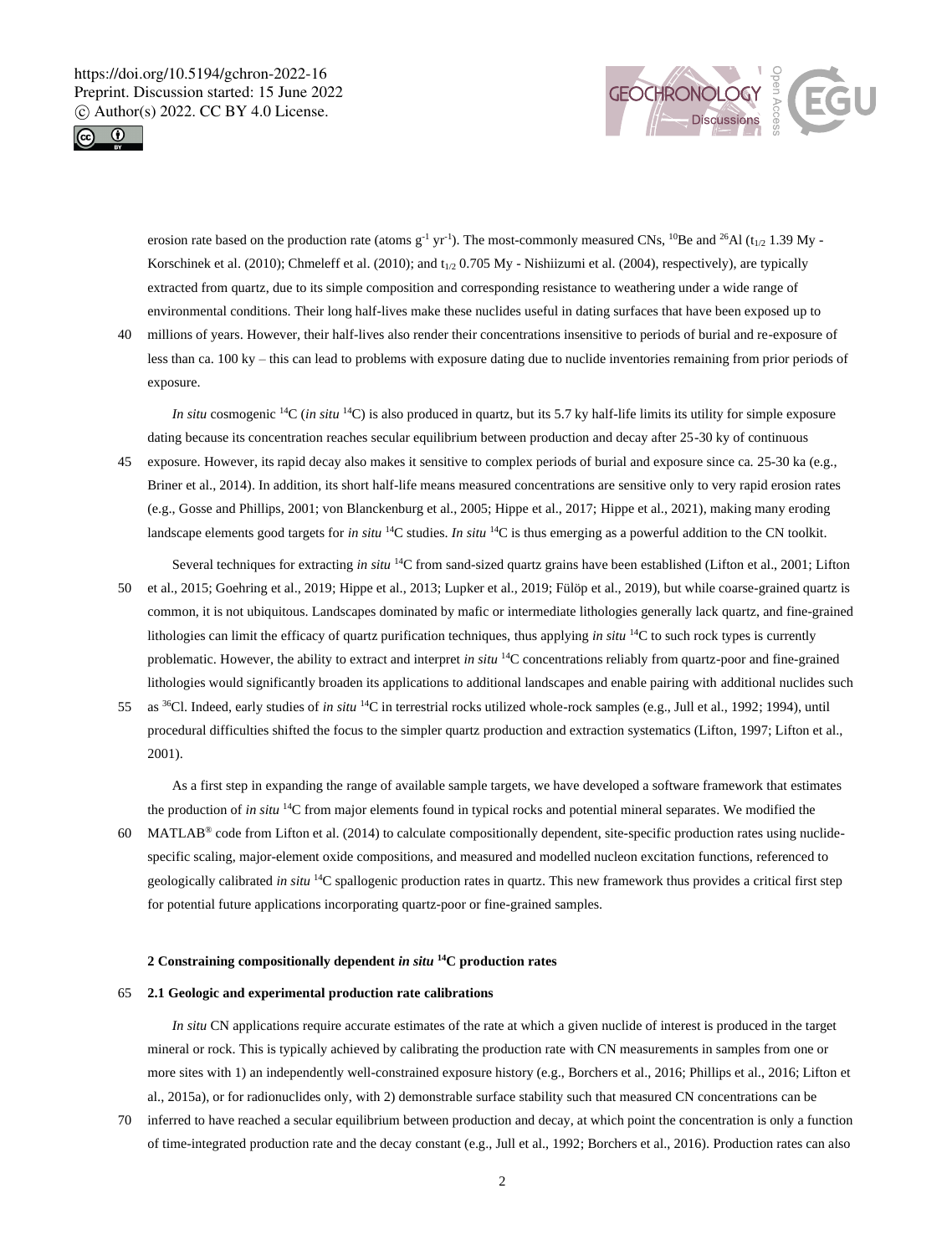



be calibrated experimentally by exposing high-purity, low background targets to the secondary cosmic-ray flux at given sites for a known duration under well-constrained conditions (e.g., Nishiizumi et al., 1996; Brown et al., 2000; Vermeesch et al, 2009).

- Since production rates cannot be calibrated at every place on Earth, these site-specific estimates are typically scaled to other 75 sites of interest using an appropriate scaling framework that accounts for spatial and temporal variations in the secondary cosmic-ray flux, arising from fluctuations in the geomagnetic field (parameterized by effective vertical cutoff rigidity, *RC*, in GV), atmospheric depth  $(X, \text{ in g cm}^2)$ , and solar modulation (described by the parameter  $\Phi$ , in MeV) (e.g., Lifton et al., 2014). Such scaling frameworks are typically referenced to conditions corresponding to sea-level and high geomagnetic latitude (SLHL).
- 80 Geologic calibrations are generally preferable for minerals with specific compositions since samples from well-constrained sites should incorporate natural variability relevant over geologic time spans. Such calibrations for *in situ* <sup>14</sup>C have focused on quartz to date, given its simple chemistry and weathering resistance (e.g., Borchers et al., 2016; Phillips et al., 2016; Lifton et al., 2015a; Schimmelpfennig et al., 2012; Young et al., 2014), yet variable compositions require more complicated consideration of the compositional dependence of CN production (e.g.,  $^{36}$ Cl; Marrero et al., 2016a). It is often useful in such cases to utilize
- 85 theoretical production rate estimates based on integrals of the differential cosmic-ray flux and the relationship between reaction probability and incident particle energy.

#### **2.2 Theoretical production rate estimates**

The probability that a given nuclear reaction will occur at a given kinetic energy *E* of an incident particle is described by the reaction cross-section ( $\sigma$ ), in units of barns (1 barn =  $10^{-24}$  cm<sup>2</sup>). With the advent of accelerator mass spectrometry (AMS), cross-

- 90 section measurements for reactions producing CNs have become relatively common, and knowledge of the variation of  $\sigma$  as a function of *E* for those reactions (known as an excitation function) are continuing to improve (e.g., Reedy, 2013). Protoninduced reactions are simpler to measure than those induced by neutrons because it is easier to accelerate protons into a monoenergetic beam. Mono-energetic (or quasi-mono-energetic) neutron reaction cross-sections are more difficult to obtain, however, and thus are often estimated from analogous proton cross-sections (Reedy, 2013).
- 95 Measured or modelled excitation functions can then be used to estimate theoretical production rates for a CN of interest using Eq. (1) below (e.g., Masarik and Beer, 2009),

$$
P_j(X, R_c, \Phi) = \sum_i ND_i \sum_k \int_0^{\infty} \sigma_{ijk}(E_k) J_k(E_k, X, R_c, \Phi) dE_k
$$
\n(1)

where  $ND_i$  is the target number density, or number of atoms of the target element *i* per gram of sample material (atoms  $g^{-1}$ ),  $\sigma_{ijk}(E_k)$  is the cross-section for the production of nuclide j (cm<sup>2</sup>) by particles of type k with energy  $E_k$  (MeV), and  $J_k$  ( $E_k$ , X, R<sub>C</sub>,

*IO*  $\Phi$ ) is the differential flux of atmospheric cosmic-ray particles (cm<sup>-2</sup> yr<sup>-1</sup> MeV<sup>-1</sup>) of type *k* with energy  $E_k$  at a location and time specified by *X*,  $R_C$ , and  $\Phi$ .

The production of *in situ* <sup>14</sup>C in silicates is dominantly from spallation of O, and theoretical simulations suggest minor spallogenic production from Mg, Al, and Si (Masarik and Reedy, 1995; Masarik, 2002). Production of *in situ* <sup>14</sup>C from muons also occurs, either via slow negative muon capture or by fast muon interactions (Heisinger et al., 2002a,b). The muogenic

105 component of *in situ* <sup>14</sup>C production in surficial quartz at SLHL is significant – on the order of 20% of total production (e.g., Lupker et al., 2015; Balco, 2017). However, muogenic production of *in situ* <sup>14</sup>C has only been estimated experimentally from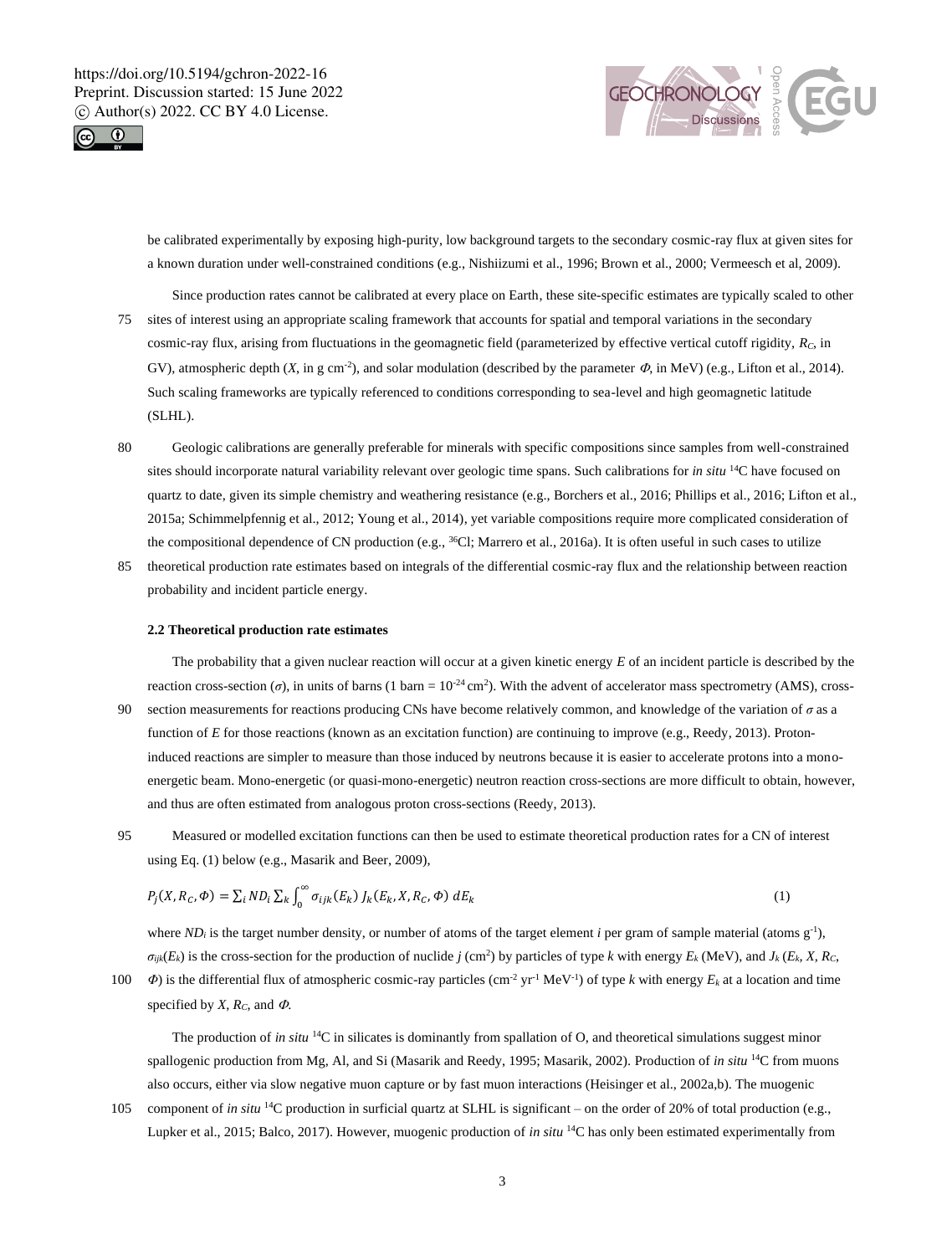



<sup>16</sup>O (Heisinger et al., 2002a; 2002b). Further work is needed in this area to better understand production from other muogenic reactions. We therefore focus on the dominant spallogenic pathways for the purposes of this initial study.

# **3 Methods**

## 110 **3.1 Software framework**

Our MATLAB®-based compositionally dependent *in situ* <sup>14</sup>C production rate software framework builds on the LSDn nuclide-dependent scaling formulation of Lifton et al. (2014), which uses the PARMA analytical approximations to Monte Carlo calculations of atmospheric differential flux spectra of neutrons, protons, and muons as a function of  $X$ ,  $R_C$ , and  $\Phi$  (Sato et al., 2006; 2008). We also incorporate the gridded *R<sup>C</sup>* and dipolar *RCD* models of Lifton et al. (2016), based on the SHA.DIF.14k

- 115 paleomagnetic model (Pavón-Carrasco et al., 2014). This work accounts for effects of variable sample compositions on *in situ* <sup>14</sup>C production by incorporating relevant reaction excitation functions and number densities for elements in the standard suite of major-element oxide compositions. Output from this new framework should complement current web-based cosmogenic nuclide calculators incorporating the LSDn scaling framework and *in situ* <sup>14</sup>C, including version 3 of the University of Washington cosmogenic-nuclide calculators (herein UWv3: hess.ess.washington.edu) (Balco et al., 2008) and the Cosmic-Ray-prOduced
- 120 NUclide Systematics on Earth project (CRONUS-Earth) calculator (CRONUSCalc; http://cronus.cosmogenicnuclides.rocks/; Marrero et al., 2016b).

Reaction excitation functions for neutrons and protons were compiled from Reedy (2007; 2013), and the JENDL/HE-2007 database (Fukahori et al., 2002; Watanabe et al., 2011) found in the online Evaluated Nuclear Data File (ENDF, https://wwwnds.iaea.org/exfor/endf.htm, accessed April 2020; Brown et al., 2018) for each of the major elements included in typical

- 125 elemental oxide analyses. We consider empirical excitation functions to be generally more reliable than those derived from nuclear reaction models, and thus use measured functions if available. Five neutron and proton excitation functions are based on measurements from Reedy (2007, 2013) ( $^{16}O$ ,  $^{24}Mg$ ,  $^{27}Al$ ,  $^{28}Si$ ,  $^{56}Fe$ ) while we used modelled neutron and proton reaction excitation functions from JENDL/HE-2007 for the remaining elements  $(^{23}Na, ^{31}P, ^{39}K, ^{40}Ca, ^{48}Ti, ^{55}Mn)$ . We utilized the JENDL/HE-2007 database because the relevant excitation functions extended to a maximum energy of 3 GeV. The exceptions
- 130 were the excitation functions for <sup>31</sup>P, extending only to 0.2 GeV. Each excitation function was interpolated into logarithmic energy bins from 1 MeV to 200 GeV for both neutron  $(XX(n,x)^{14}C)$  and proton  $(XX(p,x)^{14}C)$  reactions, where XX is the target nuclide (Fig. 1). The cross-section at the highest measured or modelled energy reported for each excitation function is assumed to be constant beyond that energy up to 200 GeV, the maximum energy we consider.

We incorporate sample compositions using common major elemental oxide analyses (e.g., from X-Ray Fluorescence (XRF) 135 measurements) to calculate ND for each element considered in Eq. 1. The ND value for each target element in a sample is then calculated per Eq. (2), for input to Eq. 1:

$$
ND = \frac{E_{Fr} * E_{Ox} * N_A}{100 * A_m},
$$
\n(2)

where *EFr* is the elemental fraction in each oxide (formula mass of each element in its oxide divided by the total formula mass of the oxide (e.g., Mg/MgO or 2Al/Al<sub>2</sub>O<sub>3</sub>)),  $E_{Ox}$  is the measured major elemental oxide weight percent input by the user,  $N_A$  is

Avogadro's number (6.02214076 x  $10^{23}$  atoms mol<sup>-1</sup>) and  $A_m$  is the molar mass of the element in g.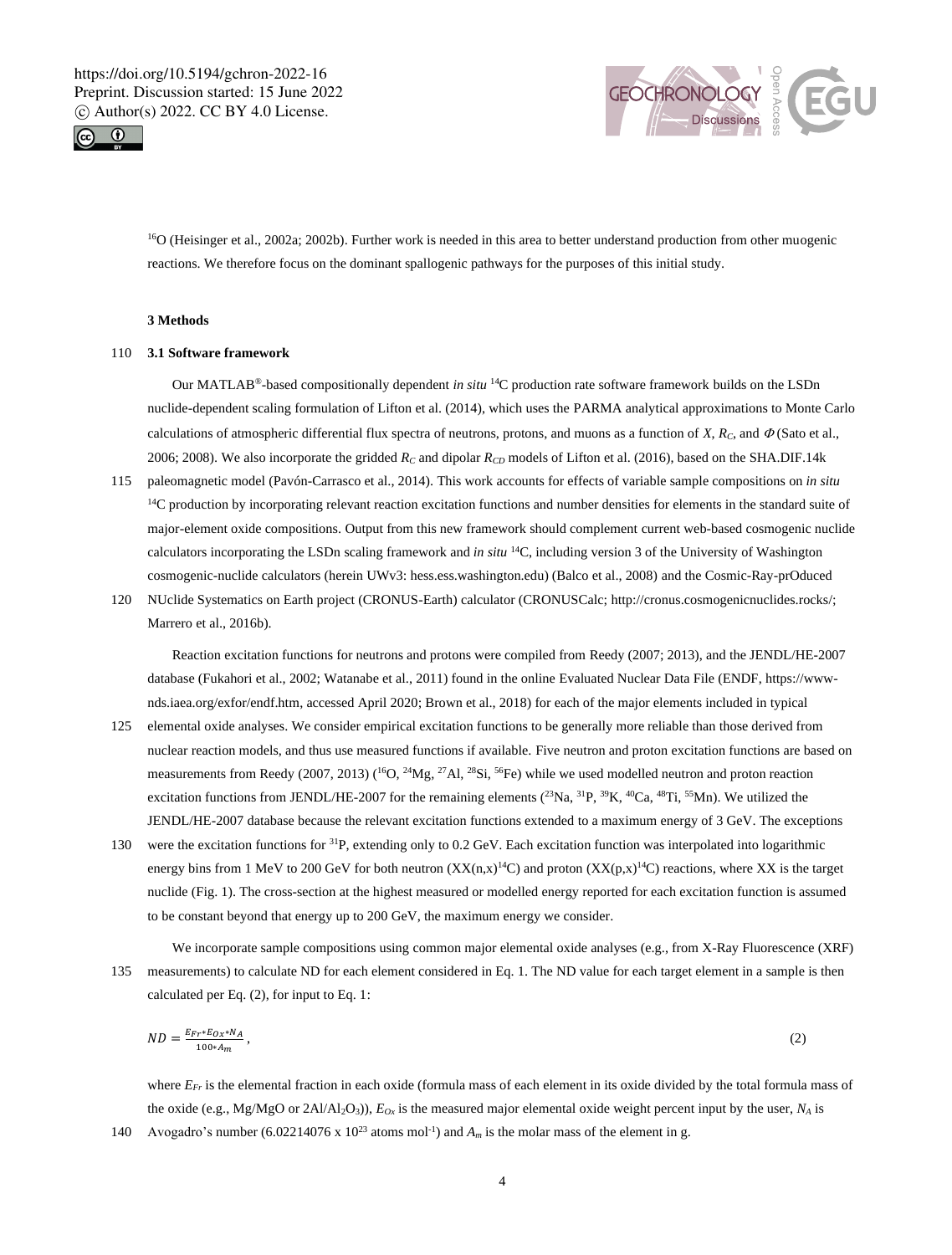



#### **3.2 Predicted compositionally dependent production rates**

Theoretical compositionally dependent site-specific *in situ* <sup>14</sup>C production rates are reported relative to the SLHL *in situ* <sup>14</sup>C production rate in quartz, geologically calibrated as part of the CRONUS-Earth project (e.g., Phillips et al., 2016; Borchers et al, 2016) and supplemented with two subsequent production rate calibration datasets (Schimmelpfennig et al., 2012; Young et al.,

- 145 2014), using the LSDn scaling framework (Lifton et al., 2014, Lifton 2016). SLHL estimates are referenced to the year 2010 (Lifton et al., 2014; Lifton, 2016) assuming an atmospheric pressure of 1013.25 hPa (converted to atmospheric depth, g cm<sup>-2</sup>), an *R<sub>c</sub>* value of 0 GV, a  $\Phi$  value of 624.5718 MV, and a fractional water content value, '*w*', of 0.066 (Sato et al., 2006; Phillips et al. 2016). We recalibrated the *in situ* <sup>14</sup>C spallogenic production rate at SLHL in quartz from the studies above by first calculating the unweighted mean and standard deviation of replicate analyses of samples at each site (to avoid biasing the results toward
- 150 sites with more analyses). Best-fitting SLHL production rate estimates for each site were determined using a  $\chi^2$  minimization procedure. The unweighted mean and standard deviation of all sites were then calculated from the site-specific SLHL production rate estimates, yielding global SLHL values for quartz of  $13.5 \pm 0.9$  atoms g<sup>-1</sup> yr<sup>-1</sup> and  $13.7 \pm 1.2$  atoms g<sup>-1</sup> yr<sup>-1</sup> for the gridded *R<sub>C</sub>* and geocentric dipolar  $R_{CD}$  records of Lifton (2016), respectively, as noted above. The latter is comparable to the calibrated value generated by the UWv3 calculator from the same dataset. In the following discussion we focus on the gridded  $R_C$  value
- 155 (referenced below as *PQcal*), as it provides a somewhat better fit to the global calibration dataset. Corresponding geocentric dipolar values are included in the Supplement.

For comparison, the purely theoretical *in situ* <sup>14</sup>C production rate by nucleon spallation predicted at SLHL in quartz using Eq. 1 is 15.8 atoms  $g^{-1}$  yr<sup>-1</sup> ( $P_{Qref}$ ). This discrepancy with the calibrated value likely reflects uncertainties in both the excitation functions and the nucleon fluxes considered (Reedy, 2013; Sato et al., 2006; Sato et al., 2008). Giving more credence to the

160 geologically calibrated quartz values, we account for this discrepancy similarly to Lifton et al. (2014), deriving a compositionally dependent site-specific production rate (*PCD*) by normalizing the predicted compositionally dependent production rate at the site of interest (*PCDpred*) by the ratio of *PQcal* to *PQref*, per Eq. 3. Another way to think of this is that the ratio of *PCDpred* to *PQref* is the compositionally dependent scaling factor, multiplied by the geologically calibrated production rate in quartz, *PQcal*.

$$
165 \quad P_{CD} = P_{Qcal} \frac{P_{CDpred}}{P_{Qref}} \quad \text{atoms g}^{-1} \text{ yr}^{-1} \tag{3}
$$

We compare *PCD* values at SLHL to *PQcal* for compositions reflecting both individual minerals (Barthelmy, 2014) (i.e., mineral separates) and a broad range of silicate rock types (Parker, 1967; Fabryka-Martin, 1988) (i.e., whole-rock analyses) (Table 1). A pure calcite composition (CaCO<sub>3</sub>) is assumed for limestone and MgCa(CO<sub>3</sub>)<sub>2</sub> is assumed for dolomite. Spallation production is only possible from Ca and O, although we included the O number density contribution from  $CO<sub>2</sub>$  in the software

170 framework. Thermal neutron production of *in situ* <sup>14</sup>C from <sup>12</sup>C or <sup>13</sup>C is expected to be negligible and is not considered here (e.g., Wright e al., 2019).

#### **4 Results and Discussion**

#### **4.1 Predicted modern production rates for silicate minerals and rock types**

Predicted SLHL modern (i.e., 2010) spallogenic production rates for *in situ* <sup>14</sup>C in the silicates considered here are generally 175 lower than that from pure quartz (Table 2), but spallation production from  $16$ O dominates throughout the compositional range we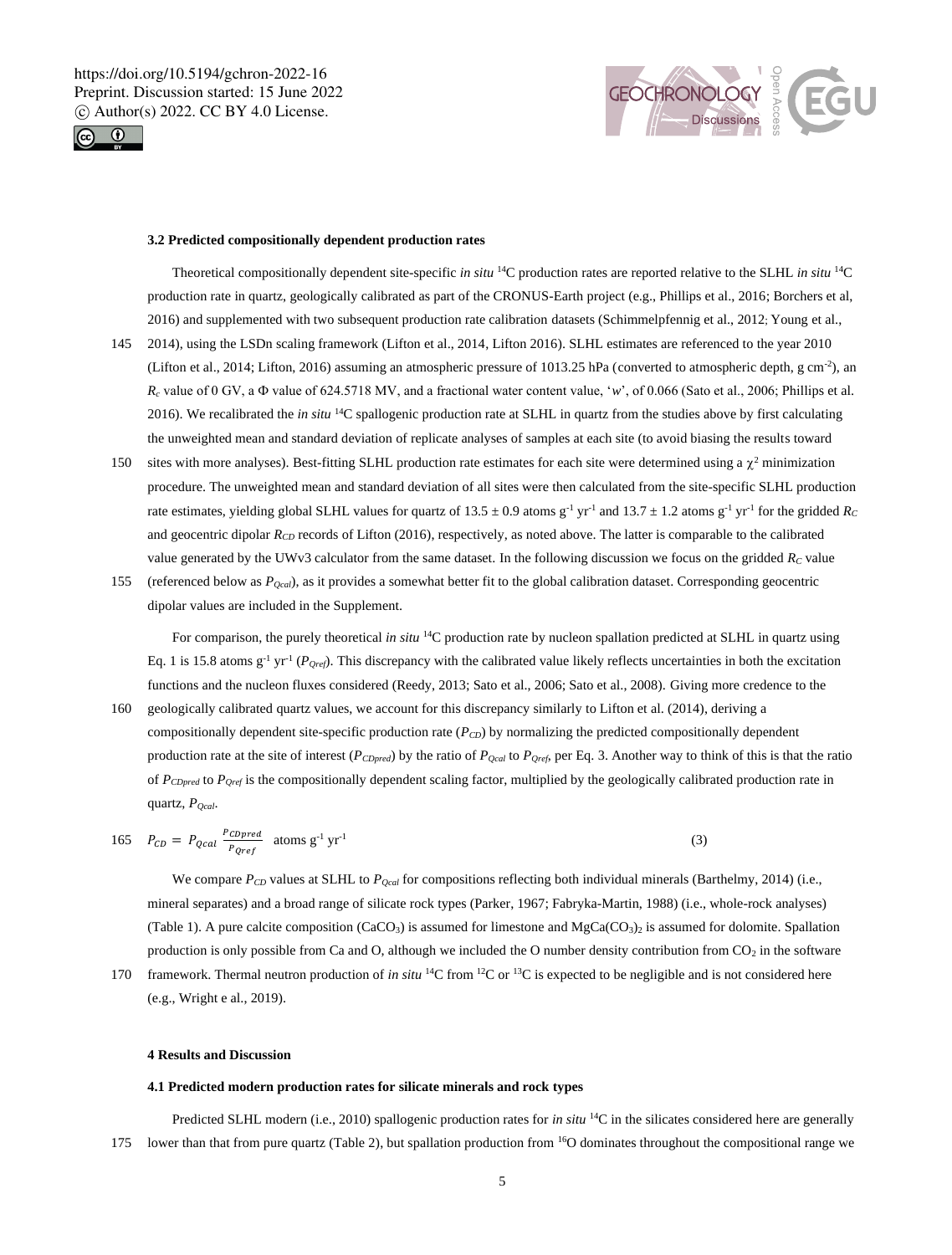



explored (Table 3). As expected from reaction systematics,  $^{14}$ C production rates tend to decline rapidly with progressively increasing atomic mass of the target nuclide. Interestingly, the production rate predicted for albite using the excitation functions from JENDL/HE-2007 for spallation reactions on <sup>23</sup>Na is comparable to that of quartz. We note that the JENDL/HE-2007 model  $^{23}$ Na(n,x)<sup>14</sup>C excitation function exhibits a broad peak between ca. 30-350 MeV with cross-sections comparable to that of the

- 180 empirical <sup>16</sup>O(n,x)<sup>14</sup>C excitation function of Reedy (2013) (Fig. 1), suggesting similar production magnitudes for the two reactions. To our knowledge, no comparable empirical excitation functions for the <sup>23</sup>Na(n,x)<sup>14</sup>C or <sup>23</sup>Na(p,x)<sup>14</sup>C reactions have been published to date, making the model reactions difficult to validate. Predicted production rates for Mg-rich silicates such as forsterite and enstatite are ca. 7-10% lower than in quartz, while Al-rich minerals such as Ca- and K-feldspars yield production rates 12-13% below quartz. Ca-rich wollastonite exhibits less than 1% of its total <sup>14</sup>C production from Ca, yielding a production
- 185 rate more than 20% below that of quartz, while Fe-rich minerals such as ferrosilite and fayalite suggest SLHL production rates ca. 32% and 41% less than quartz, respectively. Predicted production rates for two carbonate minerals considered, calcite and dolomite, are 12% and 3% less than quartz, respectively.

The  $P_{CD}$  values for selected rock types (ultramafic, basalt, high-Ca granite, low-Ca granite, and granodiorite; Fabryka-Martin, 1988) follow a similar pattern to the individual minerals, with total production rates less than that of quartz but with less

190 overall variation (Table 2). Predicted whole-rock production rates tend to increase with decreasing Fe and Mg content, with *PCD* values ranging from nearly 15% less than quartz for ultramafic compositions to ca. 5-7% below that of quartz for more felsic compositions. As with the idealized mineral compositions, spallation from <sup>16</sup>O dominates *in situ* <sup>14</sup>C production (>90% for all compositions considered), with lesser production from Si, Al, Na, and Mg. Only minor production contributions from Ca and Fe are predicted (typically <1%).

#### 195 **4.2 Assessing uncertainty in predicted compositionally dependent production rates**

There are three main sources of uncertainty in our predicted production rates, associated with the particle spectra, the geologic production rate calibration for *in situ* <sup>14</sup>C in quartz, and the excitation functions. We note that these are not entirely independent, as the LSDn-based production rate calibration utilizes both the particle spectra of Sato et al. (2008) and excitation functions of Reedy (2013). Sato et al. (2008) quote statistical uncertainties in their modelled particle fluxes on the order of 5-

- 200 20% between ca. 10 km altitudes and sea level, respectively, although Lifton et al. (2014) note that predictions within this altitude range show good agreement with measured differential fluxes and no evidence of systematic errors. The conservative uncertainty in the recalibrated *in situ* <sup>14</sup>C global production rate in quartz is on the order of 6-7% using the gridded  $R_C$ geomagnetic framework and LSDn scaling. Reedy (2013) suggests uncertainties on the order of 10% for the empirical excitation functions presented. However, assessing the uncertainty in the modelled functions of JENDL/HE-2007 is more difficult.
- 205 We attempted to assess this latter uncertainty by comparing results using JENDL/HE-2007 to predictions incorporating the more recent TENDL-2019 database (Koning et al., 2019). We focused on the proton and neutron excitation functions for <sup>14</sup>C production from <sup>23</sup>Na, since our predictions using the JENDL/HE-2007 <sup>23</sup>Na excitation functions suggest comparable production to that from <sup>16</sup>O (Fig. 1; Table 2). However, TENDL-2019 excitation functions only extend to an energy of 200 MeV, although at higher resolution than JENDL/HE-2007. We thus compared albite production rates predicted using the JENDL/HE-2007
- 210 excitation function alone (NaJ) with those incorporating spliced neutron and proton excitation functions using TENDL-2019 for  $E \le 200$  MeV and JENDL/HE-2007 for  $E > 200$  MeV (Na<sub>TJ</sub>) (Fig. 2).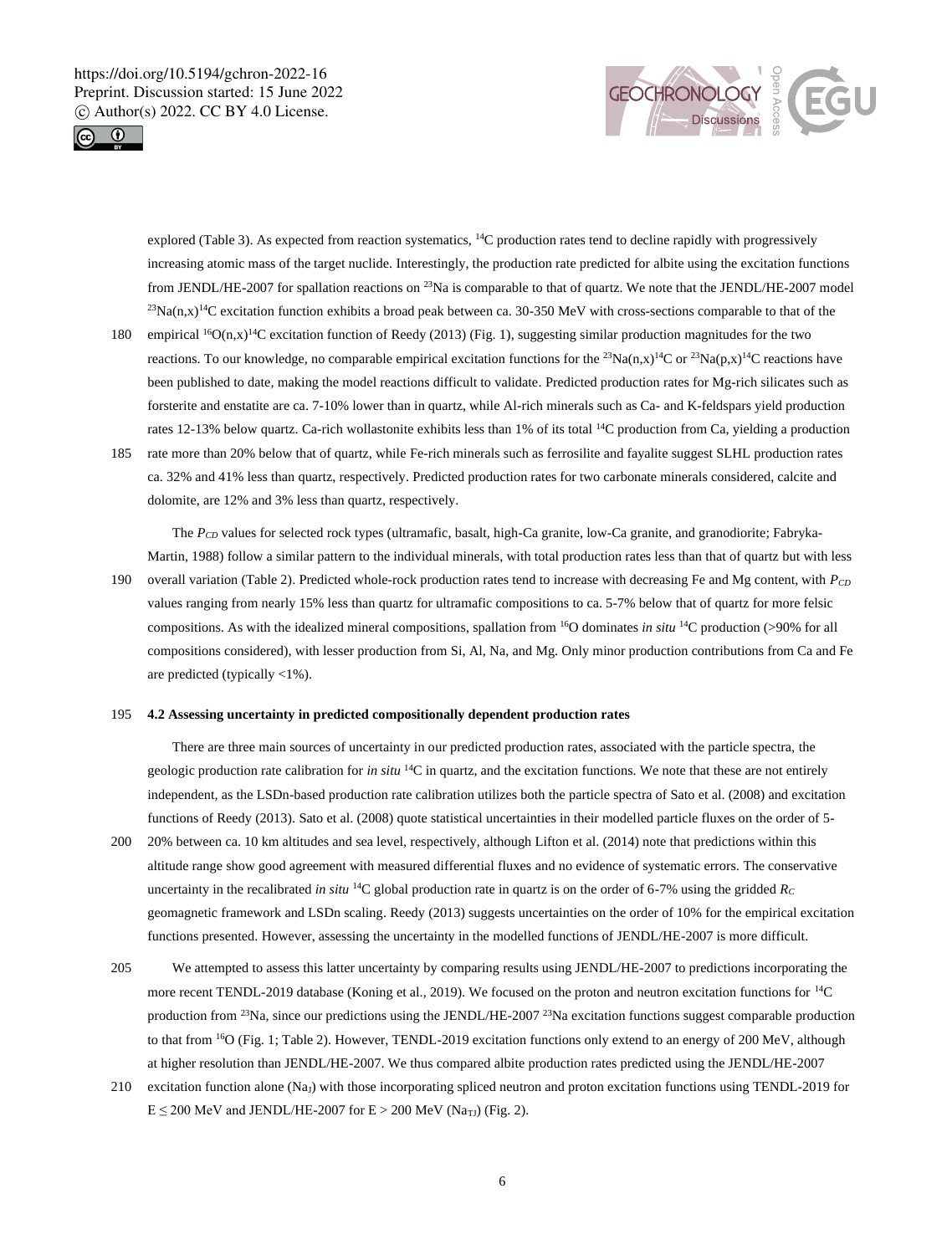



Neutron and proton excitation functions for <sup>23</sup>Na have similar thresholds of ca. 30-35 MeV in both JENDL/HE-2007 and TENDL-2019 (Fig. 2). Of note, the low-energy peaks in the TENDL-2019 excitation functions are narrower, ca. 30% lower, and occur at a slightly higher energy than those of JENDL/HE-2007 (ca. 150 MeV vs. ca. 90 MeV, respectively). However, the

215 predicted production rate for albite using the spliced Na<sub>TJ</sub> excitation functions is only ca. 3% less than that using the Na<sub>J</sub> excitation functions alone (Table 2); also reflected in the lower production proportion from Na of ca. 8% in the spliced version, vs. ca. 13% in Na<sup>J</sup> version (Table 3). Based on these results, we suggest assuming a 10% uncertainty as well for the JENDL/HE-2007 excitation functions overall, pending empirical validation. Thus, considering the three sources of uncertainty, we suggest a reasonable estimate of uncertainty on our theoretical production rates might be on the order of 10-15%.

#### 220 **4.3 Comparisons with previous studies**

We compare output of our software framework to two earlier studies that also calculated theoretical *in situ* <sup>14</sup>C production rates from targets of varying composition (Fabryka-Martin, 1988; Masarik, 2002), without adjusting our predictions to the geologically calibrated production rate in quartz. First, Fabryka-Martin (1988) estimated SLHL secular equilibrium *in situ* <sup>14</sup>C concentrations at depths of ~20 cm for ultramafic rock, basalt, high-Ca granite, low-Ca granite, and limestone compositions,

- 225 following Parker (1967) (Table 4). The equilibrium concentrations were calculated assuming neutron spallation production only from oxygen and a SLHL production rate of 26 atoms  $g^{-1}$  yr<sup>-1</sup> from oxygen (Yokoyama et al., 1977) based on excitation functions from Reedy and Arnold (1972). We derived secular equilibrium SLHL production rates from Fabryka-Martin (1988) by multiplying the concentrations by the <sup>14</sup>C decay constant of 1.216 x  $10^{-4}$  y<sup>-1</sup> (Table  $4-P_{160-FM}$ ). Considering only theoretical production from <sup>16</sup>O in our results (Total  $P_{CDpred}$  in Table 2 multiplied by the corresponding O production proportion in Table 3),
- 230 our *P16O* values in Table 4 are ca. 40-45% below those derived from Fabryka-Martin (1988). However, it should be pointed out that Yokoyama et al. (1977) suggest ±35% uncertainty (1<sub>0</sub>) on their *in situ* <sup>14</sup>C production rate estimate used by Fabryka-Martin (1988), so our theoretical  $P_{160}$  values using more accurate particle fluxes and excitation functions lie well within that range.

The second study we considered (Masarik, 2002) is a conference abstract that presents formulas for estimating compositional dependence of *in situ* cosmogenic nuclide SLHL production rates by neutron spallation, including <sup>14</sup>C, derived

- 235 from numerical simulations. For *in situ* <sup>14</sup>C production, Masarik (2002) considers the target elements O, Mg, Al, Si, and Fe, parameterized in terms of weight fractions of each (Table 5). Total production rates from Masarik (2002) (*PM02*) in Table 5 are typically ca. 10-20% higher than neutron-only theoretical production rates for rock and mineral compositions considered in this study (Neutron *PCDpred*, Table 2). Being an abstract, details underlying the simulations and calculations in Masarik (2002) are sparse, but we suggest a combination of differences in the differential neutron flux spectra (Masarik and Beer, 1999, vs. Sato et
- 240 al., 2008) and excitation functions (e.g., Reedy and Masarik, 1995, vs. Reedy, 2013) used in the two studies may be the sources of the discrepancies in the predictions of the respective studies.

In addition to the theoretical studies, Handwerger et al. (1999) measured *in situ* <sup>14</sup>C concentrations in carbonate deposits (limestone bedrock and tufa) from well-preserved Provo-level shoreline features associated with Pleistocene Lake Bonneville, Utah, to calibrate *in situ* <sup>14</sup>C spallogenic production rates in calcite. The late Pleistocene lake-level history of Lake Bonneville is

245 well-constrained by traditional radiocarbon dates and has been used for geological calibration of a number of cosmogenic nuclides (Lifton et al., 2015a). *In situ* <sup>14</sup>C measurements in Handwerger et al. (1999) were reduced according to standard methods for radiocarbon in organic materials, but Hippe and Lifton (2014) subsequently developed comprehensive data reduction procedures specifically for *in situ* <sup>14</sup>C. Unfortunately, Handwerger et al. (1999) do not present full details of their analytical results and calculations – we thus cannot correct their data to current standards using the Hippe and Lifton (2014)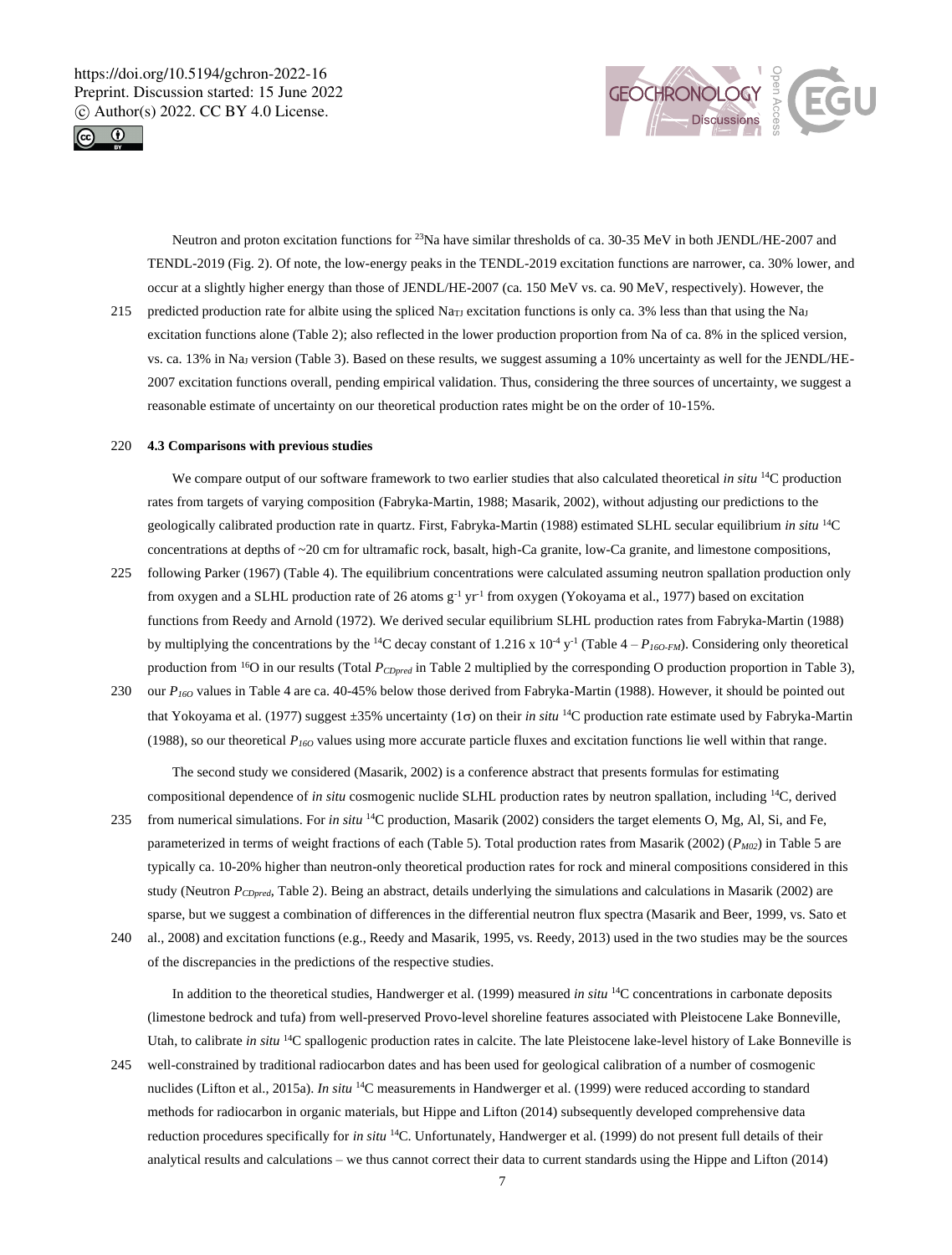



- 250 protocols. If we assume such corrections would be small relative to the resulting *in situ* <sup>14</sup>C concentrations in their calibration samples, neglecting three anomalous results, and using the age of initial Provo shoreline formation from Lifton et al. (2015a) of 18.3  $\pm$  0.3 cal ka BP, their mean *in situ* <sup>14</sup>C concentration is (3.75  $\pm$  0.26) x 10<sup>5</sup> atoms g<sup>-1</sup> CaCO<sub>3</sub>. This corresponds to a local production rate of ca. 51 atoms  $g^{-1}$  yr<sup>-1</sup>. In contrast, the theoretical local production rate calculated with our software framework is ca. 43.9 atoms  $g^{-1}$  yr<sup>-1</sup>, ~15% lower than the derived local production rate. In addition, the predicted value normalized to *P*<sub>*Qcal*</sub> 255 vields 37.5 atoms  $g^{-1}$  yr<sup>-1</sup>, 27% lower than Handwerger et al. (1999). Given the uncertainties in the uncorrected Handwerger et
- al. (1999) dataset, and the suggested uncertainties in our method, we find reasonable agreement between our production rate estimates and that of Handwerger et al. (1999).

#### **5 Conclusions**

- As a first step in exploring potential applications of *in situ* <sup>14</sup>C to quartz-poor or fine-grained rock types, we have extended 260 the functionality of the MATLAB®-based LSDn nuclide-specific scaling framework (Lifton et al., 2014; Lifton, 2016) to estimate spallogenic production of *in situ* <sup>14</sup>C in rock and mineral compositions other than pure quartz at sites of interest. We account for compositionally dependent production by using measured and modelled nucleon excitation functions for target elements in major element oxide analyses (e.g., XRF), in concert with secondary cosmic-ray differential fluxes per Lifton et al. (2014). The ratio of resulting theoretical compositionally dependent *in situ* <sup>14</sup>C production rates to the corresponding theoretical
- 265 quartz production rate are then multiplied by the geologically calibrated production rate in quartz, placing the theoretical production rates in a calibrated context. Exploring a broad range of mineral and rock compositions indicates production is dominated by oxygen spallation as expected (>90% at SLHL), but with a general decrease in total production rate with more mafic (particularly Fe-rich) compositions. Although this study confirms previous work identifying Si, Mg, and Al as important targets, we also find for the first time that Na appears to contribute significantly. Future nucleon excitation function
- 270 measurements, particularly for Na reactions, should improve the robustness of this software tool further. This framework is thus an important initial step forward in applying *in situ* <sup>14</sup>C to a broader array of landscapes.

#### **Code availability**

The MATLAB® scripts referenced in this manuscript are available at https://github.com/nlifton/CD14C. A permanent DOI will be provided upon acceptance of this manuscript.

#### 275 **Author contributions**

The study was conceived by NL and AK. AK and NL developed the MATLAB® scripts. Manuscript was written by AK and NL.

# **Competing interests**

The authors declare no competing interests.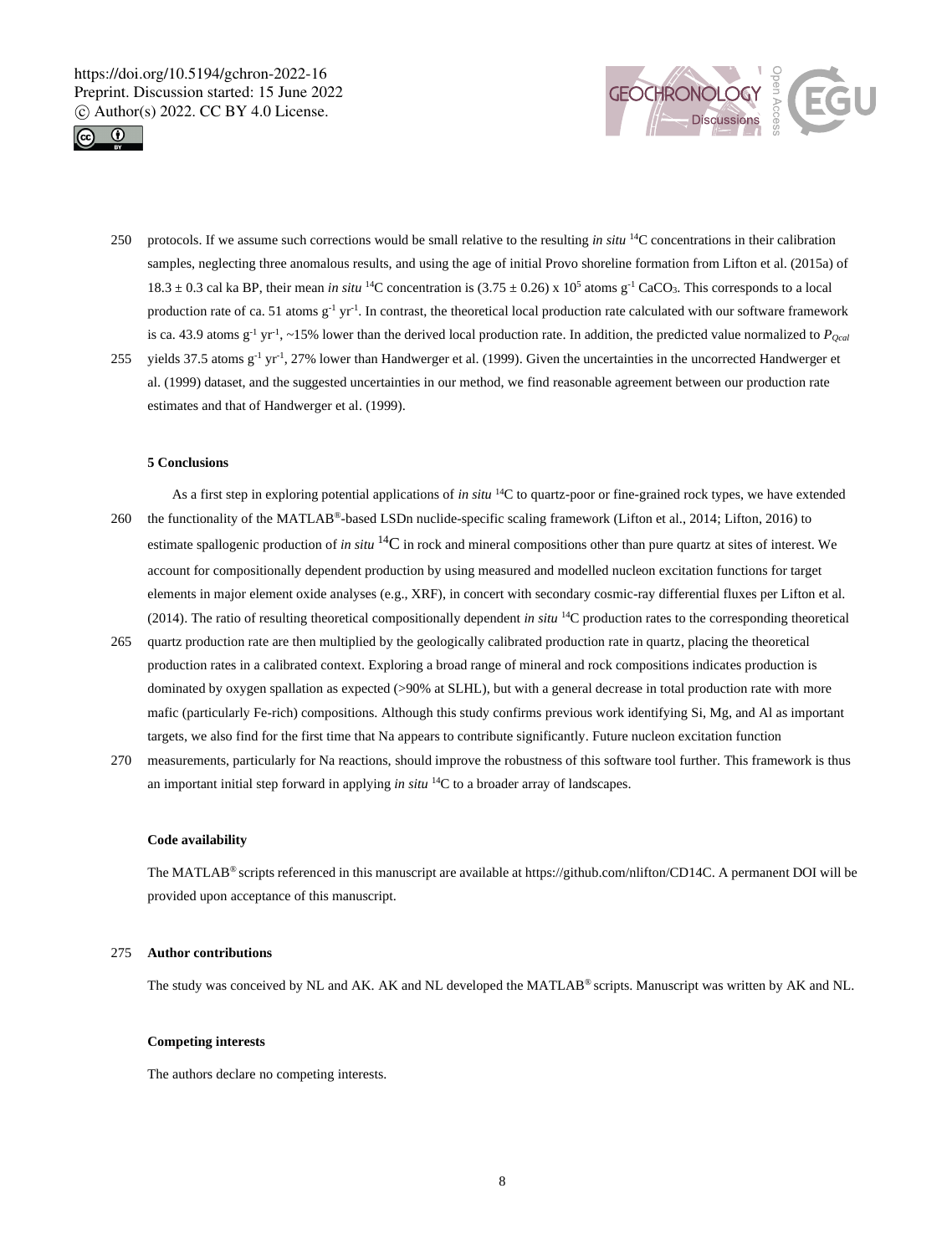



#### **Acknowledgements**

280 NL received support from the U.S. National Science Foundation (NSF) award EAR-1560658. AK acknowledges support from a Purdue Research Foundation Ross Fellowship/Assistantship.

## **References**

Balco, G., Stone, J. O., Lifton, N. A. and Dunai, T. J.: A complete and easily accessible means of calculating surface exposure ages or erosion rates from <sup>10</sup>Be and <sup>26</sup>Al measurements, Quat. Geochron., 3(3), 174–195, doi:10.1016/j.quageo.2007.12.001, 285 2008.

Barthelmy, D., Mineralogy Database, http://www.webmineral.com, 2014, accessed July 8, 2020

- Bevington P. R. and Robinson D. K., Data Reduction and Error Analysis for the Physical Sciences. McGraw-Hill, New York, N.Y., 1992
- Borchers, B., Marrero, S., Balco, G., Caffee, M., Goehring, B., Lifton, N., Nishiizumi, K., Phillips, F., Schaefer, J. and Stone, J.: 290 Geological calibration of spallation production rates in the CRONUS-Earth project, Quat. Geochron., 31, 188–198, doi:10.1016/j.quageo.2015.01.009, 2016.
	- Brown, D. A., Chadwick, M. B., Capote, R., Kahler, A. C., Trkov, A., Herman, M. W., Sonzogni, A. A., Danon, Y., Carlson, A. D., Dunn, M., Smith, D. L., Hale, G. M., Arbanas, G., Arcilla, R., Bates, C. R., Beck, B., Becker, B., Brown, F., Casperson, R. J., Conlin, J., Cullen, D. E., Descalle, M. A., Firestone, R., Gaines, T., Guber, K. H., Hawari, A. I., Holmes, J., Johnson,
- 295 T. D., Kawano, T., Kiedrowski, B. C., Koning, A. J., Kopecky, S., Leal, L., Lestone, J. P., Lubitz, C., Márquez Damián, J. I., Mattoon, C. M., McCutchan, E. A., Mughabghab, S., Navratil, P., Neudecker, D., Nobre, G. P. A., Noguere, G., Paris, M., Pigni, M. T., Plompen, A. J., Pritychenko, B., Pronyaev, V. G., Roubtsov, D., Rochman, D., Romano, P., Schillebeeckx, P., Simakov, S., Sin, M., Sirakov, I., Sleaford, B., Sobes, V., Soukhovitskii, E. S., Stetcu, I., Talou, P., Thompson, I., van der Marck, S., Welser-Sherrill, L., Wiarda, D., White, M., Wormald, J. L., Wright, R. Q., Zerkle, M., Žerovnik, G. and Zhu,
- 300 Y.: ENDF/B-VIII.0: The 8<sup>th</sup> Major Release of the Nuclear Reaction Data Library with CIELO-project Cross-sections, New Standards and Thermal Scattering Data, Nucl. Data Sheets, 148, 1–142, doi:10.1016/j.nds.2018.02.001, 2018.
	- Brown, E. T., Trull, T. W., Jean-baptiste, P., Raisbeck, G., Bourles, D., Yiou, F. and Marty, B.: Determination of cosmogenic production rates of <sup>10</sup>Be, <sup>3</sup>He and <sup>3</sup>H in water, Nucl. Instruments Methods Phys. Res. B, 172, 873-883, 2000.
- Chmeleff, J., von Blanckenburg, F., Kossert, K. and Jakob, D.: Determination of the 10Be half-life by multicollector ICP-MS 305 and liquid scintillation counting, Nucl. Inst. Methods Phys. Res. B, 268(2), 192–199, doi:10.1016/j.nimb.2009.09.012, 2010.
	- Cooke, D. J., Humble, J. E., Shea, M. A., Smart, D. F., Lund, N., Rasmussen, I. L., Byrnak, B., Goret, P. and Petrou, N.: On cosmic-ray cut-off terminology, Nuovo Cim. C, 14(3), 213–234, doi:10.1007/BF02509357, 1991.
- Fabryka-Martin, J. T.: Production of radionuclides in the earth and their hydrogeologic significance, with emphasis on chlorine-310 36 and iodine-129. Ph.D. thesis, The University of Arizona., 1988.
	- Fukahori, T., Watanabe, Y., Yoshizawa, N., Maekawa, F., Meigo, S. I., Konno, C., Yamano, N., Konobeyev, A. Y. and Chiba, S.: JENDL high energy file, J. Nucl. Sci. Technol., 39, 25–30, doi:10.1080/00223131.2002.10875031, 2002.
- Fülöp, R. H., Fink, D., Yang, B., Codilean, A. T., Smith, A., Wacker, L., Levchenko, V. and Dunai, T. J.: The ANSTO University of Wollongong in-situ <sup>14</sup>C extraction laboratory, Nucl. Instruments Methods Phys. Res. Sect. B Beam Interact. 315 With Mater. Atoms, 438(January 2018), 207–213, doi:10.1016/j.nimb.2018.04.018, 2019.
	- Goehring, B. M., Wilson, J. and Nichols, K.: A fully automated system for the extraction of *in situ* cosmogenic carbon-14 in the Tulane University cosmogenic nuclide laboratory, Nucl. Instruments Methods Phys. Res. Sect. B Beam Interact. With Mater. Atoms, (December 2017), 1–9, doi:10.1016/j.nimb.2019.02.006, 2019.
- Gosse, J. C. and Phillips, F. M.: Terrestrial *in situ* cosmogenic nuclides: theory and application, Quat. Sci. Rev., 20, 1475–1560, 320 doi:10.1016/S0277-3791(00)00171-2, 2001.

Grieder, P., Cosmic Rays at Earth: Researcher's Reference Manual and Data Book, 1<sup>st</sup> ed. Elsevier, Amsterdam, 2001.

Handwerger, D. A., Cerling, T. E. and Bruhn, R. L.: Cosmogenic <sup>14</sup>C in carbonate rocks, Geomorphology, 27(March 1998), 1999.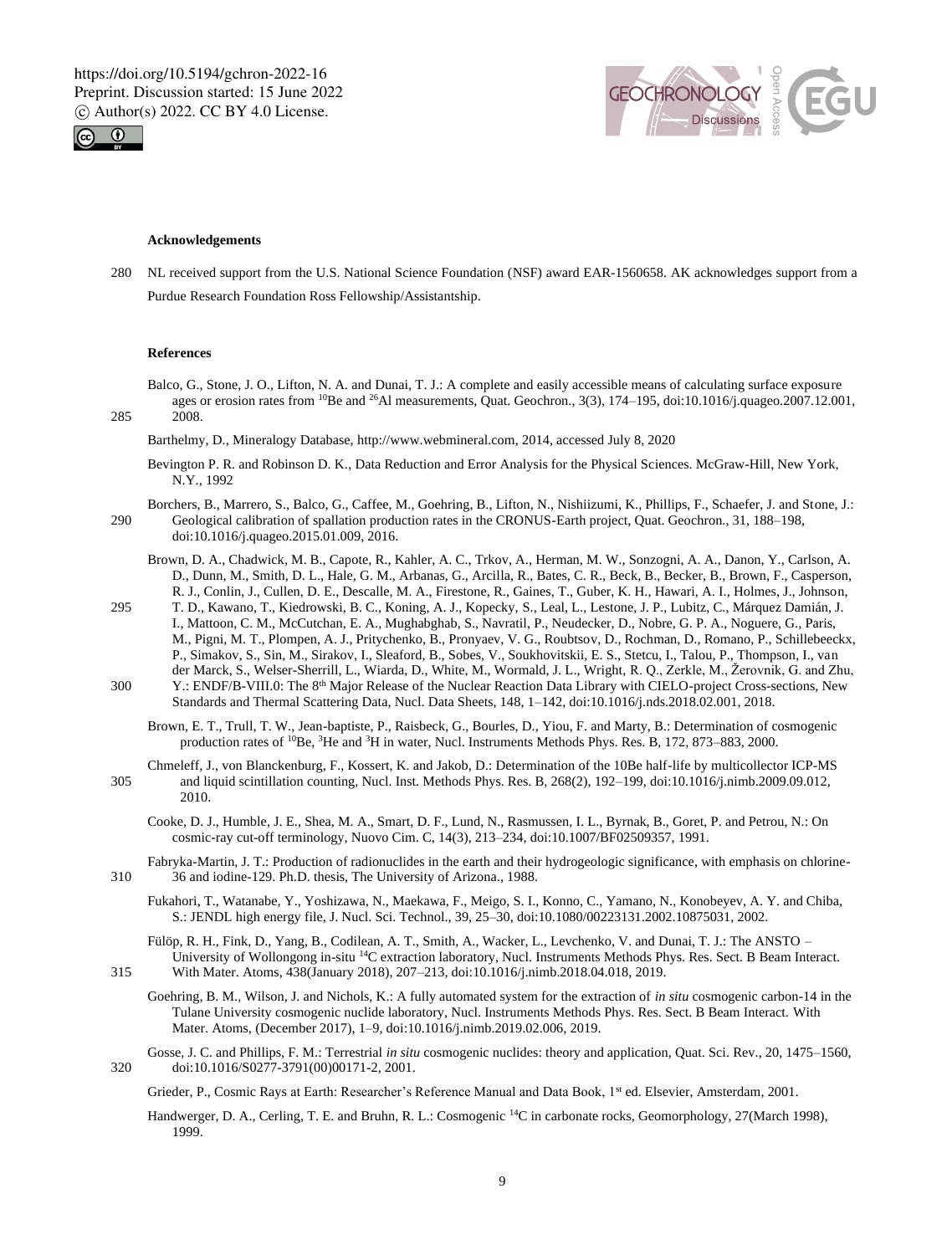



- Heisinger, B., Lal, D., Jull, a. J. T., Kubik, P., Ivy-Ochs, S., Neumaier, S. and Knie, K., Lazarev, V. and Nolte, E.: Productioin of 325 selected cosmogenic radionuclides by muons 1. Fast muons, Earth Planet. Sci. Lett., 200(3–4), 345–355, doi:10.1016/S0012-821X(02)00640-4, 2002a.
	- Heisinger, B., Lal, D., Jull, A. J. T., Kubik, P., Ivy-Ochs, S., Knie, K. and Nolte, E.: Production of selected cosmogenic radionuclides by muons: 2. Capture of negative muons, Earth Planet. Sci. Lett., 200(3–4), 357–369, doi:10.1016/S0012- 821X(02)00641-6, 2002b.
- 330 Hippe, K., Jansen, J. D., Skov, D. S., Lupker, M., Ivy-Ochs, S., Kober, F., Zeilinger, G., Capriles, J. M., Christl, M., Maden, C., Vockenhuber, C. and Egholm, D. L.: Cosmogenic *in situ* <sup>14</sup>C<sup>10</sup>Be reveals abrupt Late Holocene soil loss in the Andean Altiplano, Nat. Commun., 12, 1–9, doi:10.1038/s41467-021-22825-6, 2021.
	- Hippe, K.: Constraining processes of landscape change with combined *in situ* cosmogenic <sup>14</sup>C<sup>-10</sup>Be analysis, Quat. Sci. Rev., 173, 1–19, doi:10.1016/j.quascirev.2017.07.020, 2017.
- 335 Hippe, K., Kober, F., Wacker, L., Fahrni, S. M., Ivy-Ochs, S., Akçar, N., Schlüchter, C. and Wieler, R.: An update on *in situ* cosmogenic<sup>14</sup>C analysis at ETH Zürich, Nucl. Instruments Methods Phys. Res. Sect. B Beam Interact. With Mater. Atoms, 294, 81–86, doi:10.1016/j.nimb.2012.06.020, 2013.
	- Hippe, K. and Lifton, N. A. Calculating isotope ratios and nuclide concentrations for *in situ* cosmogenic <sup>14</sup>C analyses. Radiocarb., 56(3), 1167–1174. https://doi.org/10.2458/56.17917, 2014.
- 340 Imamura, M., Nagai, H., Takabatake, M., Shibata, S., Kobayashi, K., Yoshida, K., Ohashi, H., Uwamino, Y. and Nakamura, T.: Measurements of production cross sections of C and 26Al with high-energy neutrons up to En = 38 MeV by accelerator mass spectrometry, Nucl. Inst. Methods Phys. Res. B, 52(3–4), 595–600, doi:10.1016/0168-583X(90)90482-A, 1990.
	- Jull, A. J. T., Cloudt, S., Donahue, D. J., Sisterson, J. M., Reedy, R. C. and Masarik, J.: <sup>14</sup>C depth profiles in Apollo 15 and 17 cores and lunar rock 68815, Geochim. Cosmochim. Acta, 62(17), 3025–3036, doi:10.1016/S0016-7037(98)00193-8, 1998.
- Jull, A. J. T., Lifton, N., Phillips, W., & Quade, J., Studies of the production rate of cosmic-ray produced <sup>14</sup>C in rock surfaces. Nucl. Inst. Methods Phys. Res. B 92, 308–310, 1994.
	- Jull, A.T.J., Wilson, A.E., Donahue, D.J., Toolin, L.J., Burr, G.S., Measurements of cosmogenic <sup>14</sup>C produced by spallation in high- altitude rocks. Radiocarbon 34, 737-744, 1992.
- Jull, A. J. T., Donahue, D. J. and Linick, T. W.: Carbon-14 activities in recently fallen meteorites and Antarctic meteorites, 350 Geochim. Cosmochim. Acta, 53(8), 2095–2100, doi:10.1016/0016-7037(89)90327-X, 1989.
	- Koning, A. J., Rochman, D., Sublet, J., Dzysiuk, N., Fleming, M. and Marck, S. Van Der: TENDL : Complete Nuclear Data Library for Innovative Nuclear Science and Technology, Nucl. Data Sheets, 155, 1–55, doi:10.1016/j.nds.2019.01.002, 2019.
- Korschinek, G., Bergmaier, A., Faestermann, T., Gerstmann, U. C., Knie, K., Rugel, G., Wallner, A., Dillmann, I., Dollinger, G., 155 Lierse von Gostomski, C., Kossert, K., Maiti, M., Poutivtsev, M. and Remmert, A.: A new value for the half-life of <sup>10</sup>Be by Heavy-Ion Elastic Recoil Detection and liquid scintillation counting, Nucl. Inst. Methods Phys. Res. B, 268(2), 187–191, doi:10.1016/j.nimb.2009.09.020, 2010.
- Lifton, N., Caffee, M., Finkel, R., Marrero, S., Nishiizumi, K., Phillips, F.M., Goehring, B., Gosse, J., Stone, J., Schaefer, J., Theriault, B., Jull, A.J.T., Fifield, K., In situ cosmogenic nuclide production rate calibration for the CRONUS-Earth project 360 from Lake Bonneville, Utah, shoreline features. Quat. Geochron. 26, 55-69. Doi:10.1016/j.quageo.2014.11.002, 2015a.
	- Lifton, N., Goehring, B., Wilson, J., Kubley, T. and Caffee, M.: Progress in automated extraction and purification of *in situ* <sup>14</sup>C from quartz: Results from the Purdue *in situ* <sup>14</sup>C laboratory, Nucl. Instruments Methods Phys. Res. Sect. B Beam Interact. With Mater. Atoms, 361, 381–386, doi:10.1016/j.nimb.2015.03.028, 2015b.
- Lifton, N., Sato, T. and Dunai, T. J.: Scaling *in situ* cosmogenic nuclide production rates using analytical approximations to 365 atmospheric cosmic-ray fluxes, Earth Planet. Sci. Lett., 386, 149–160, doi:10.1016/j.epsl.2013.10.052, 2014.
	- Lifton, N. A., Smart, D. F. and Shea, M. A.: Scaling time-integrated *in situ* cosmogenic nuclide production rates using a continuous geomagnetic model, Earth Planet. Sci. Lett., 268, 190–201, doi:10.1016/j.epsl.2008.01.021, 2008.
	- Lifton, N., Jull, A. J. T. and Quade, J.: A new extraction technique and production rate estimate for *in situ* cosmogenic <sup>14</sup>C in quartz, Geochim. Cosmochim. Acta, 65(12), 1953–1969, doi:10.1016/S0016-7037(01)00566-X, 2001.
- 370 Lifton N. A. (1997) A new extraction technique and production rate estimate for in situ cosmogenic  $^{14}C$  in quartz. Ph.D. Dissertation, University of Arizona.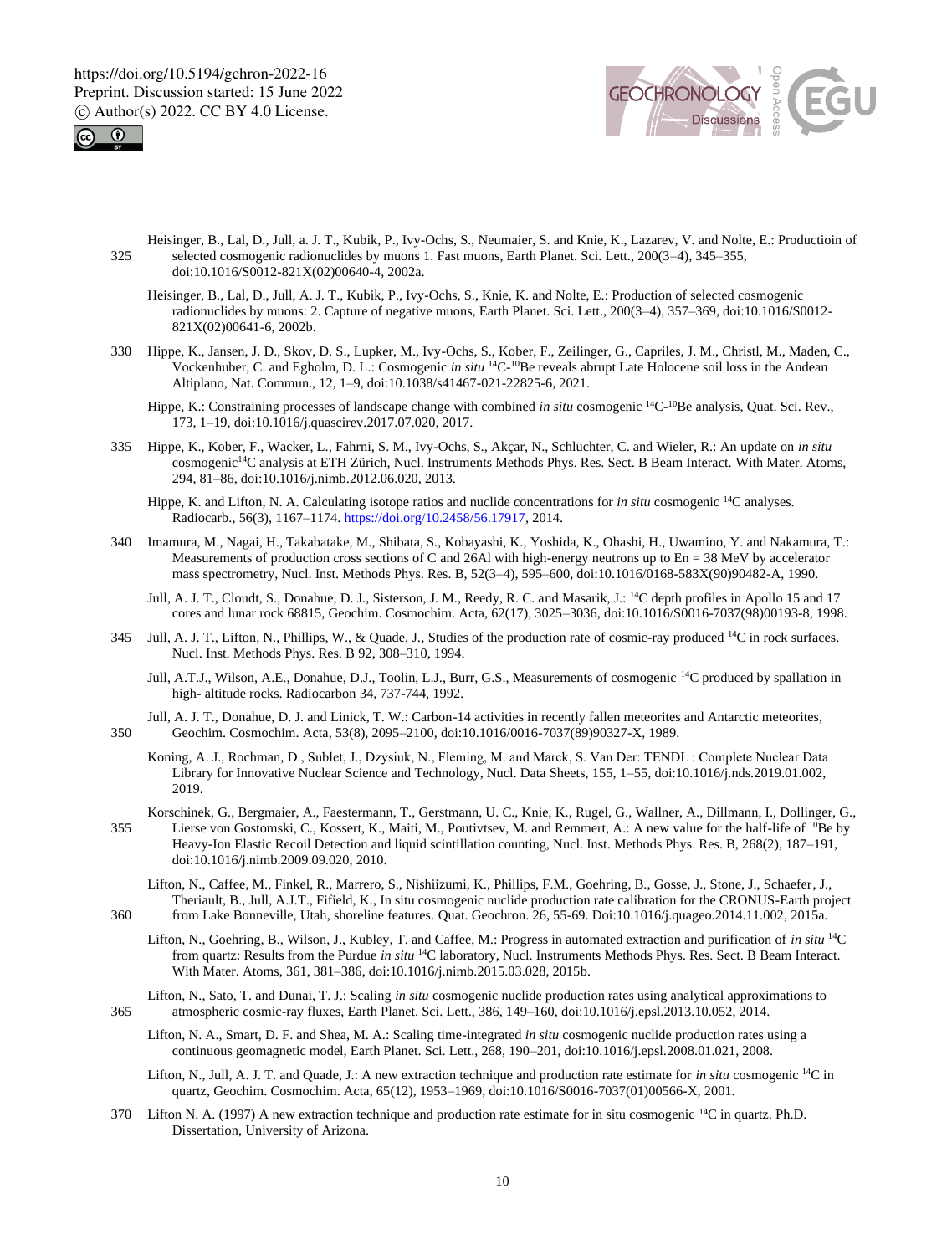



- Lupker, M., Hippe, K., Wacker, L., Steinemann, O., Tikhomirov, D., Maden, C., Haghipour, N. and Synal, H. A.: In-situ cosmogenic <sup>14</sup>C analysis at ETH Zürich: Characterization and performance of a new extraction system, Nucl. Instruments Methods Phys. Res. Sect. B Beam Interact. With Mater. Atoms, 457(March), 30–36, doi:10.1016/j.nimb.2019.07.028, 2019.
- 375 Lupker, M., Hippe, K., Wacker, L., Kober, F., Maden, C., Braucher, R., Bourlès, D., Romani, J. R. V. and Wieler, R.: Depthdependence of the production rate of *in situ* <sup>14</sup>C in quartz from the Leymon High core, Spain, Quat. Geochron., 28, 80–87, doi:10.1016/j.quageo.2015.04.004, 2015.
	- Marrero, S.M., Phillips, F.M., Caffee, M.W., and Gosse, J.C., CRONUS-Earth cosmogenic <sup>36</sup>Cl calibration: Quat. Geochron. 31, 199–219, doi:10.1016/j.quageo.2015.10.002, 2016a.
- 380 Marrero, S. M., Phillips, F. M., Borchers, B., Lifton, N., Aumer, R. and Balco, G.: Cosmogenic nuclide systematics and the CRONUScalc program, Quat. Geochron., 31, 160–187, doi:10.1016/j.quageo.2015.09.005, 2016b.
	- Masarik, J. and Beer, J.: An updated simulation of particle fluxes and cosmogenic nuclide production in the Earth's atmosphere, J. Geophys. Res., 114, 1–9, doi:10.1029/2008JD010557, 2009.
- Masarik, J., Numerical simulation of in-situ production of cosmogenic nuclides, Geochim. Cosmochim. Acta 66, Suppl. 1, 385 A491, 2002.
	- Masarik, J. and Reedy, R. C.: Monte Carlo simulations of in-situ-produced cosmogenic nuclides, in Santa Fe Workshop on Secular Variations, 163–164., 1995.
- Martin, L. C. P., Blard, P. H., Balco, G., Lavé, J., Delunel, R., Lifton, N. and Laurent, V.: The CREp program and the ICE-D production rate calibration database: A fully parameterizable and updated online tool to compute cosmic-ray exposure ages, 390 Quat. Geochron., 38, 25–49, doi:10.1016/j.quageo.2016.11.006, 2017.

- Michel, R., Gloris, M., Lange, H.-J., Leya, I., Lupke, M., Herpers, U., Dittrich-Hannen, B., Rosel, R., Schiekel, T., Filges, D., Dragovitsch, P., Sutter, M., Hofmann, H.-J., Wolfi, W., Kubik, P. W., Baur, H. and Wieler, R.: Nuclide production by proton-induced reactions on elements (6 <Z <29) in the energy range from 800 to 2600 MeV, Nucl. Inst. Methods Phys. Res. B, 103, 183–222, 1995.
- 395 Nishiizumi, K., Preparation of <sup>26</sup>Al AMS standards. Nuclear. Instr. Meth. Phys. Res. B, 223, 388–392, doi:10.1016/j.nimb.2004.04.075, 2004.
	- Nishiizumi, K., Finkel, R.C., Klein, J., Kohl, C.P., Cosmogenic production of <sup>7</sup>Be and <sup>10</sup>Be in water targets. Journal of Geophysical Research101, 22,225-22,232, 1996.

Parker, R. L., Data of Geochemistry, U. S. Geol. Surv. Prof. Paper 440-D, ed. M. Fleischer, 19 p., 1967.

- 400 Pavón-Carrasco, F.J., Osete, M.L., Torta, J.M., De Santis, A., A geomagnetic field model for the Holocene based on archaeomagnetic and lava flow data. Earth Planet. Sci. Lett. 388, 98–109, 2014.
	- Reedy, R. C.: Cosmogenic-nuclide production rates: Reaction cross section update, Nucl. Instr. Meth. Phys. Res. B, 294, 470– 474, doi:10.1016/j.nimb.2011.08.034, 2013.
	- Reedy, R. C.: Proton cross-sections for producing cosmogenic radionuclides, Lunar Planet. Sci 38, 1329–1330, 2007.
- 405 Reedy, R.C., A model for GCR-particle fluxes in stony meteorites and production rates of cosmogenic nuclides: Journal of Geophys. Res. 90, Suppl., C722–C728, doi:10.1029/jb090is02p0c722, 1985.
	- Sato, T. and Niita, K.: Analytical functions to predict cosmic-ray neutron spectra in the atmosphere, Radiat. Res., 166(3), 544– 555, doi:10.1667/RR0610.1, 2006.
- Sato, T., Yasuda, H., Niita, K., Endo, A., Sihver, L., Sato, T., Yasuda, H., Niita, K., Endo, A. and Sihver, L.: Development of 410 PARMA: PHITS-Based Analytical Radiation Model in the Atmosphere, Radiat. Res., 170(2), 244–259, 2008.
	- Schimmelpfennig, I., Schaefer, J. M., Goehring, B. M., Lifton, N., Putnam, A. E. and Barrell, D. J. A.: Calibration of the *in situ* cosmogenic <sup>14</sup>C production rate in New Zealand's Southern Alps, J. Quat. Sci., 27, 671–674, doi:10.1002/jqs.2566, 2012.
- Sisterson, J. M., Schneider, R. J. I., Jull, A. J. T., Donahue, D. J., Cloudt, S., Kim, K., Beverding, A., Englert, P. A. J., Castaneda, C., Vincent, J. and Reedy, R. C.: Revised solar cosmic ray fluxes estimated using measured depth profiles of <sup>14</sup>C <sup>14</sup>5 in Lunar rocks; The importance of good <sup>14</sup>C cross section determinations, Lunar Planet. Sci. 22, 1996.
	- - Sisterson, J., Jull, A. J. T., Beverding, A., Koehler, A. M., Castaneda, C., Vincent, J., Donahue, D. J., Englert, P. A. J., Gans, C., Young, J. and Reedy, R. C.: Proton production cross-sections for <sup>14</sup>C from silicon and oxygen: implications for cosmic-ray studies, Nucl. Instruments Methods Phys. Res. B, 92, 510–512, 1994.

Thomas, J. H., Rau, R. L., Skelton, R. T. and Kavanagh, R. W.: Half-life of <sup>26</sup>Al, Phys. Rev. C, 30(1), 385–387, 1984.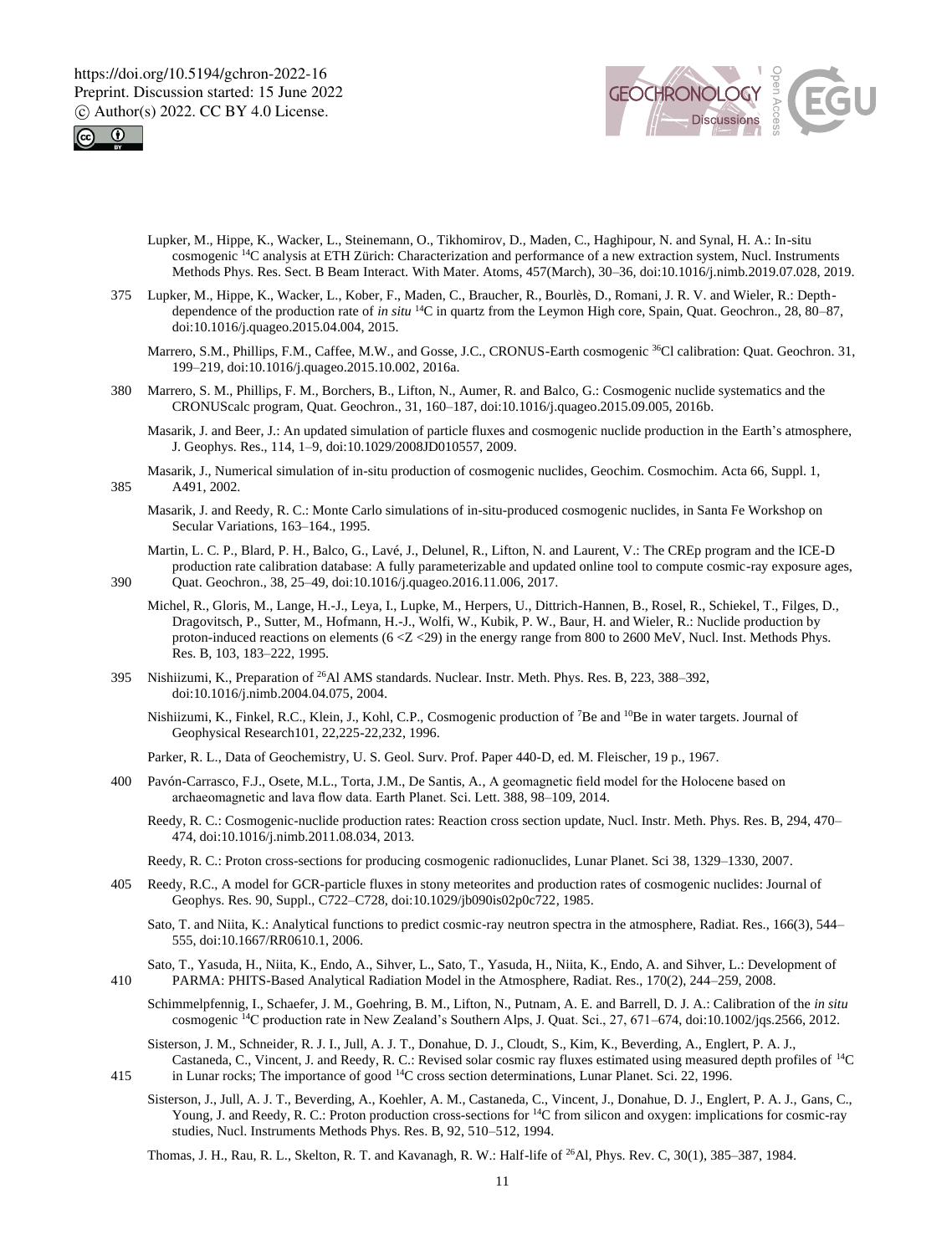



- 420 Vermeesch, P., Baur, H., Heber, V. S., Kober, F., Oberholzer, P., Schaefer, J. M., Schlüchter, C., Strasky, S. and Wieler, R.: Cosmogenic <sup>3</sup>He and <sup>21</sup>Ne measured in targets after one year of exposure in the Swiss Alps, Earth Planet. Sci. Lett., 284(3– 4), 417–425, doi:10.1016/j.epsl.2009.05.007, 2009.
	- Von Blanckenburg, F.: The control mechanisms of erosion and weathering at basin scale from cosmogenic nuclides in river sediment, Earth Planet. Sci. Lett., 237(3–4), 462–479, doi:10.1016/j.epsl.2005.06.030, 2005.
- 425 Watanabe, Y., Kosako, K., Kunieda, S., Chiba, S., Fujimoto, R., Harada, H., Kawai, M., Maekawa, F., Murata, T., Nakashima, H., Niita, K., Shigyo, N., Shimakawa, S., Yamano, N. and Fukahori, T.: Status of JENDL high energy file, J. Korean Phys. Soc., 59(23), 1040–1045, doi:10.3938/jkps.59.1040, 2011.
- Wright, T., Bennett, S., Heinitz, S., Köster, U., Mills, R., Soldner, T., Steier, P., Wallner, A., and Wieninger, T., Measurement of the  ${}^{13}C(n,γ)$  thermal cross section via neutron irradiation and AMS, Eur. Phys. J. A, 55, 200, doi:10.1140/epja/i2019-12893-430 0, 2019.
	- Yokoyama, Y., Reyss, J. L. and Guichard, F.: Production of radionuclides by cosmic rays at mountain altitudes, Earth Planet. Sci. Lett., 36(1), 44–50, doi:10.1016/0012-821X(77)90186-8, 1977.
		- Young, N. E., Schaefer, J. M., Goehring, B., Lifton, N., Schimmelpfennig, I. and Briner, J. P.: West Greenland and global *in situ*  $^{14}$ C production-rate calibrations, J. Quat. Sci., 29(5), 401–406, doi:10.1002/jqs.2717, 2014.

435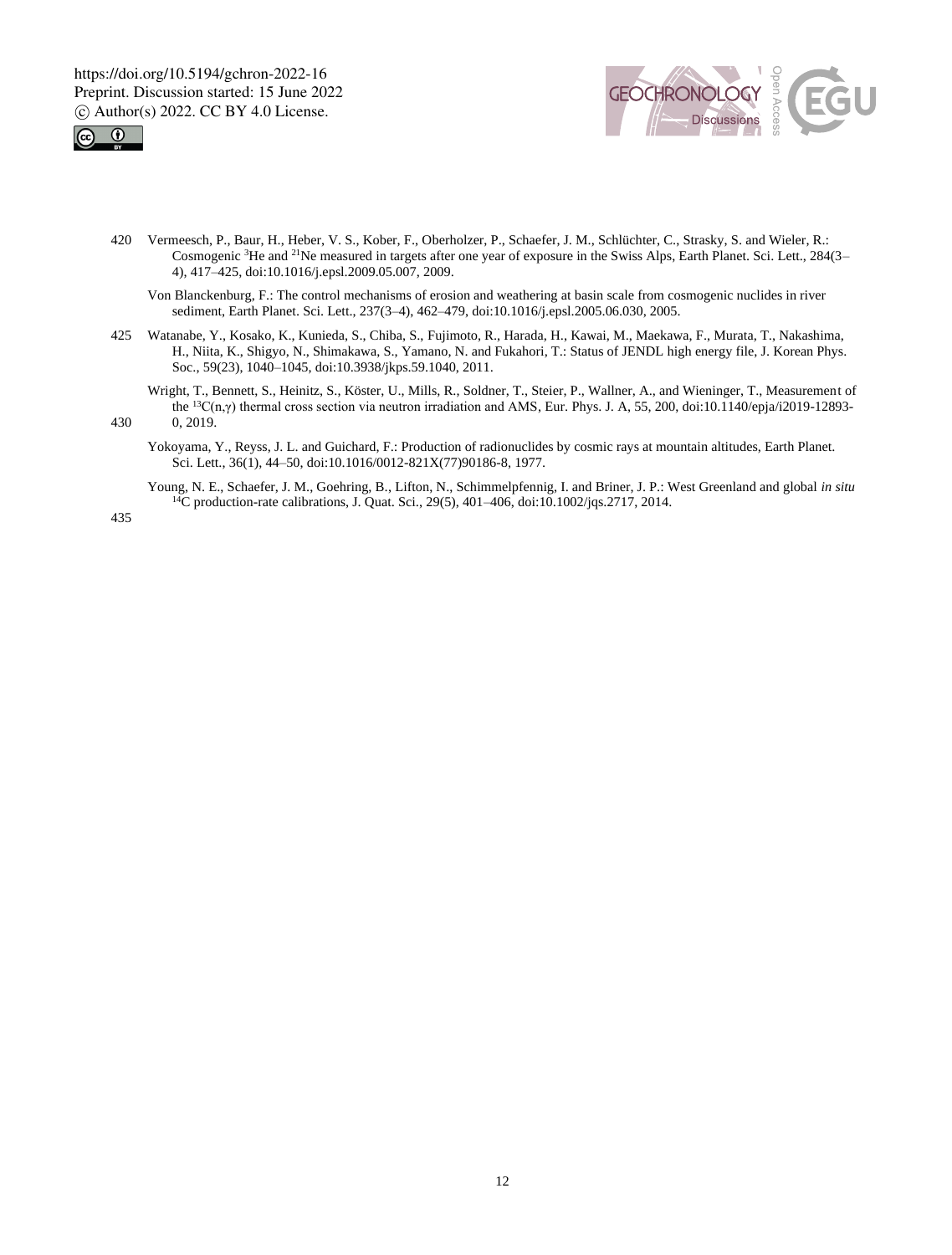



#### **Figures**

**Figure 1:** Measured (Reedy, 2013) (top panels) and modelled (bottom panels) neutron and proton reaction excitation functions for *in situ* <sup>14</sup>C production from various targets. Note that modelled predictions for <sup>23</sup>Na (JENDL/HE-2007; Fukahorit et al., 2002; Watanabe et al., 2011) 440 suggest the highest production of all nuclides considered.

**Figure 2**: Modelled neutron (top) and proton (bottom) cross-sections for <sup>23</sup>Na from JENDL/HE-2007 (Na<sub>J</sub>, solid line) compared to the spliced TENDL-2019 at energies  $\leq 0.2$  GeV and JENDL/HE-2007 > 0.2 GeV (<sup>23</sup>Na<sub>T</sub>, dashed line). Differential neutron and proton fluxes at SLHL (Sato et al., 2008) are plotted in their respective panes to illustrate the combined effect of excitation function and flux on *in situ* <sup>14</sup>C production.

#### 445 **Tables**

**Table 1:** Oxide compositions of selected silicate minerals (Barthelmy, 2014) and rock types (Parker, 1967) used to calculate number densities.

**Table 2:** Predicted modern *in situ* <sup>14</sup>C spallogenic production rates (atoms  $g^{-1}y^{-1}$ ) at SLHL from neutrons and protons in minerals and rock types considered, both theoretical (PcDpred) and normalized to calibrated production in quartz (PcD) using the gridded *R<sup>C</sup>* record of Lifton (2016).

**Table 3:** Percentage of total modern *in situ* <sup>14</sup>C production at SLHL by element for each mineral and rock type considered

455

**Table 4**: Predicted modern production rates at SLHL for neutron spallation from <sup>16</sup>O derived from secular equilibrium concentrations (*NSE*) at ca. 20-cm depth for different rock types (Fabryka-Martin, 1988) compared to our software framework. Note that these estimates are not normalized relative to *PQcal*, for straightforward comparison to Fabryka-Martin's (1988) predictions.

460

**Table 5:** Neutron-only SLHL production based on Masarik (2002; *PM02*) theoretical predictions for compositions considered in this work, compared to modern SLHL neutron-only production predicted here (also see Table 2). Note that these estimates are not normalized relative to *PQcal*, to enable direct comparison to Masarik's (2002) predictions.

465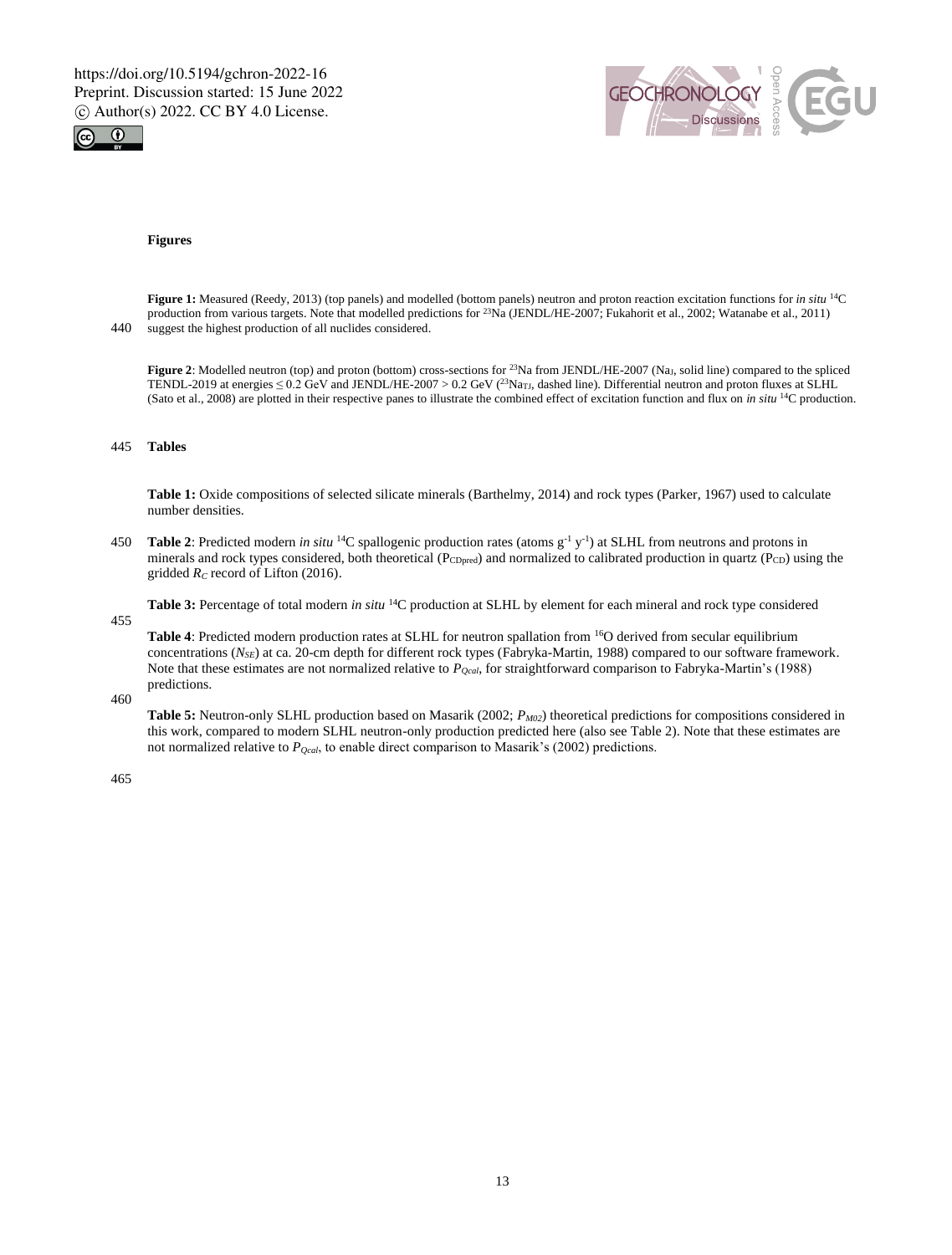



# **Tables**

| Table 1:               |                                       |                  |                          |                          |                          |                                |                          |       |                          |
|------------------------|---------------------------------------|------------------|--------------------------|--------------------------|--------------------------|--------------------------------|--------------------------|-------|--------------------------|
| <b>Mineral</b>         | Composition                           | SiO <sub>2</sub> | TiO <sub>2</sub>         | $Al_2O_3$                | FeO                      | Fe <sub>2</sub> O <sub>3</sub> | MnO                      | MgO   | CaO                      |
| <i>Ouartz</i>          | SiO <sub>2</sub>                      | 100              |                          |                          |                          |                                |                          |       |                          |
| Albite                 | NaAlSi <sub>3</sub> O <sub>8</sub>    | 52.37            | $\overline{\phantom{a}}$ | 29.62                    |                          |                                |                          |       |                          |
| Anorthite              | $CaAl2Si2O8$                          | 43.19            | $\overline{\phantom{a}}$ | 36.64                    | $\overline{a}$           |                                |                          | ٠     | 20.16                    |
| Orthoclase             | KAISi <sub>3</sub> O <sub>8</sub>     | 64.76            | $\overline{\phantom{a}}$ | 18.32                    | $\overline{a}$           | Ĭ.                             |                          |       |                          |
| Forsterite             | $Mg_2SiO_4$                           | 42.71            | $\overline{\phantom{a}}$ | $\overline{\phantom{0}}$ |                          | ۰                              | $\overline{\phantom{a}}$ | 57.30 | $\overline{\phantom{0}}$ |
| Fayalite               | Fe <sub>2</sub> SiO <sub>4</sub>      | 29.49            | $\overline{\phantom{a}}$ | $\overline{\phantom{0}}$ | 70.51                    | ٠                              |                          |       |                          |
| Wollastonite           | $Ca2Si2O6$                            | 51.72            | $\overline{a}$           |                          |                          |                                |                          | ÷,    | 48.28                    |
| Augite <sup>1</sup>    | $(Ca, Na)(Mg, Fe, Al, Ti)(Si, Al)2O6$ | 48.30            | 3.38                     | 8.63                     | 6.08                     | ٠                              | $\overline{\phantom{a}}$ | 15.35 | 21.35                    |
| Ferrosilite            | $Fe2Si2O6$                            | 45.54            | $\overline{\phantom{a}}$ | $\overline{\phantom{0}}$ | 54.46                    | $\qquad \qquad -$              | ٠                        |       | ٠                        |
| Enstatite              | $Mg_2Si_2O_6$                         | 59.85            | $\overline{\phantom{a}}$ |                          |                          |                                | ٠                        | 40.15 | $\overline{\phantom{0}}$ |
| $Calculate^2$          | CaCO <sub>3</sub>                     |                  |                          |                          |                          |                                |                          |       | 56.03                    |
| Dolomite <sup>2</sup>  | CaMg(CO <sub>3</sub> ) <sub>2</sub>   |                  |                          |                          |                          |                                | $\overline{\phantom{m}}$ | 21.86 | 30.41                    |
| Rock type <sup>3</sup> |                                       |                  |                          |                          |                          |                                |                          |       |                          |
| <b>Ultramafic</b>      |                                       | 40.64            | 0.05                     | 0.66                     | $\overline{\phantom{m}}$ | 14.09                          | 0.19                     | 42.94 | 0.98                     |
| <b>Basalt</b>          |                                       | 51.34            | 1.50                     | 16.55                    | $\overline{\phantom{m}}$ | 12.24                          | 0.26                     | 7.46  | 9.40                     |
| Hi-Ca Granite          |                                       | 67.16            | 0.57                     | 15.49                    | $\overline{\phantom{m}}$ | 4.23                           | 0.07                     | 1.56  | 3.54                     |
| Low-Ca Granite         |                                       | 74.22            | 0.20                     | 13.60                    | $\overline{\phantom{m}}$ | 2.03                           | 0.05                     | 0.27  | 0.71                     |
| Granodiorite           |                                       | 69.09            | 0.57                     | 14.55                    | $\overline{\phantom{m}}$ | 3.86                           | 0.08                     | 0.93  | 2.21                     |

| Na <sub>2</sub> O | $K_2O$ | $P_2O_5$ | LOI <sup>2</sup> |
|-------------------|--------|----------|------------------|
|                   |        |          |                  |
| 18.01             |        |          |                  |
|                   |        |          |                  |
|                   | 16.92  |          |                  |
|                   |        |          |                  |
|                   |        |          |                  |
|                   |        |          |                  |
| 1.31              |        |          |                  |
|                   |        |          |                  |
|                   |        |          |                  |
|                   |        |          | 43.97            |
|                   |        |          | 47.73            |
|                   |        |          |                  |
| 0.77              | 0.04   | 0.04     |                  |
| 2.62              | 1.00   | 0.32     |                  |
| 3.83              | 3.04   | 0.21     |                  |
| 3.48              | 5.06   | 0.14     |                  |
| 3.73              | 4.02   | 0.16     |                  |

<sup>1</sup> Assumed empirical composition of augite (Barthelmy, 2014):  $(Ca_0.9Na_{0.1}) (Mg_0.9Fe^{2+}0.2Al_{0.4}Ti_{0.1})Si_{1.9}O_6$ 

 $2^2$  LOI = Loss on ignition. Assumed to be entirely CO<sub>2</sub> for carbonates, used in oxygen number density calculation

<sup>3</sup> Compositions from Parker (1967)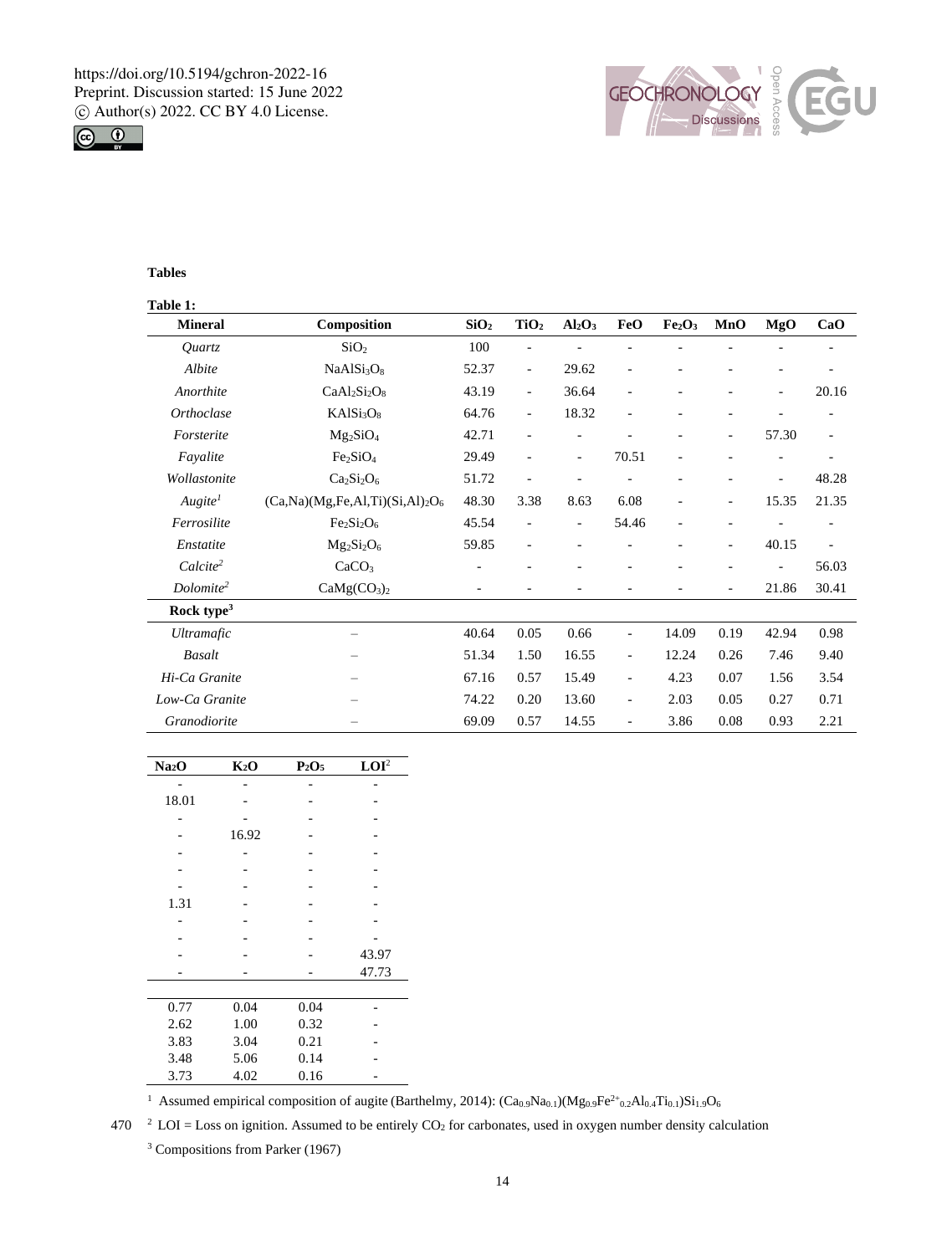



# **Table 2**

|                     | <b>Neutron PCDpred</b> | <b>Proton PCDpred</b> | <b>Total PCDpred</b> | $P_{CD}$ | % Diff PcD vs. Pocal |
|---------------------|------------------------|-----------------------|----------------------|----------|----------------------|
| <b>Mineral</b>      | at $g^{-1}y^{-1}$      | at $g^{-1}y^{-1}$     | at $g^{-1}y^{-1}$    | $at g-1$ |                      |
|                     |                        |                       |                      | $y^{-1}$ |                      |
| Ouartz              | 15.37                  | 0.47                  | 15.84                | 13.53    | 0.0                  |
| Albite              | 15.55                  | 0.48                  | 16.04                | 13.70    | 1.2                  |
| Albite <sup>1</sup> | 14.74                  | 0.48                  | 15.22                | 13.00    | $-4.0$               |
| Anorthite           | 13.43                  | 0.42                  | 13.85                | 11.80    | $-12.6$              |
| Orthoclase          | 13.35                  | 0.42                  | 13.77                | 11.73    | $-13.1$              |
| Forsterite          | 13.66                  | 0.46                  | 14.12                | 12.03    | $-10.9$              |
| Fayalite            | 9.07                   | 0.28                  | 9.35                 | 7.97     | $-41.0$              |
| Wollastonite        | 11.85                  | 0.36                  | 12.21                | 10.41    | $-22.9$              |
| Augite              | 13.28                  | 0.42                  | 13.70                | 11.67    | $-13.6$              |
| Ferrosilite         | 10.46                  | 0.32                  | 10.78                | 9.18     | $-32.0$              |
| Enstatite           | 14.17                  | 0.46                  | 14.64                | 12.50    | $-7.6$               |
| Calcite             | 13.55                  | 0.38                  | 13.93                | 11.87    | $-12.1$              |
| Dolomite            | 14.96                  | 0.44                  | 15.41                | 13.13    | $-2.8$               |
| Rock                |                        |                       |                      |          |                      |
| <b>Ultramafic</b>   | 13.11                  | 0.43                  | 13.54                | 11.56    | $-14.5$              |
| <b>Basalt</b>       | 13.72                  | 0.43                  | 14.15                | 12.08    | $-10.7$              |
| Hi-Ca Granite       | 14.30                  | 0.44                  | 14.75                | 12.59    | $-6.9$               |
| Low-Ca Granite      | 14.52                  | 0.45                  | 14.97                | 12.79    | $-5.5$               |
| Granodiorite        | 14.27                  | 0.44                  | 14.71                | 12.57    | $-7.1$               |

475

<sup>1</sup>Production is calculated using the spliced TENDL-2019 and JENDL/HE-2007 proton and neutron excitation functions (Na<sub>TJ</sub> in text)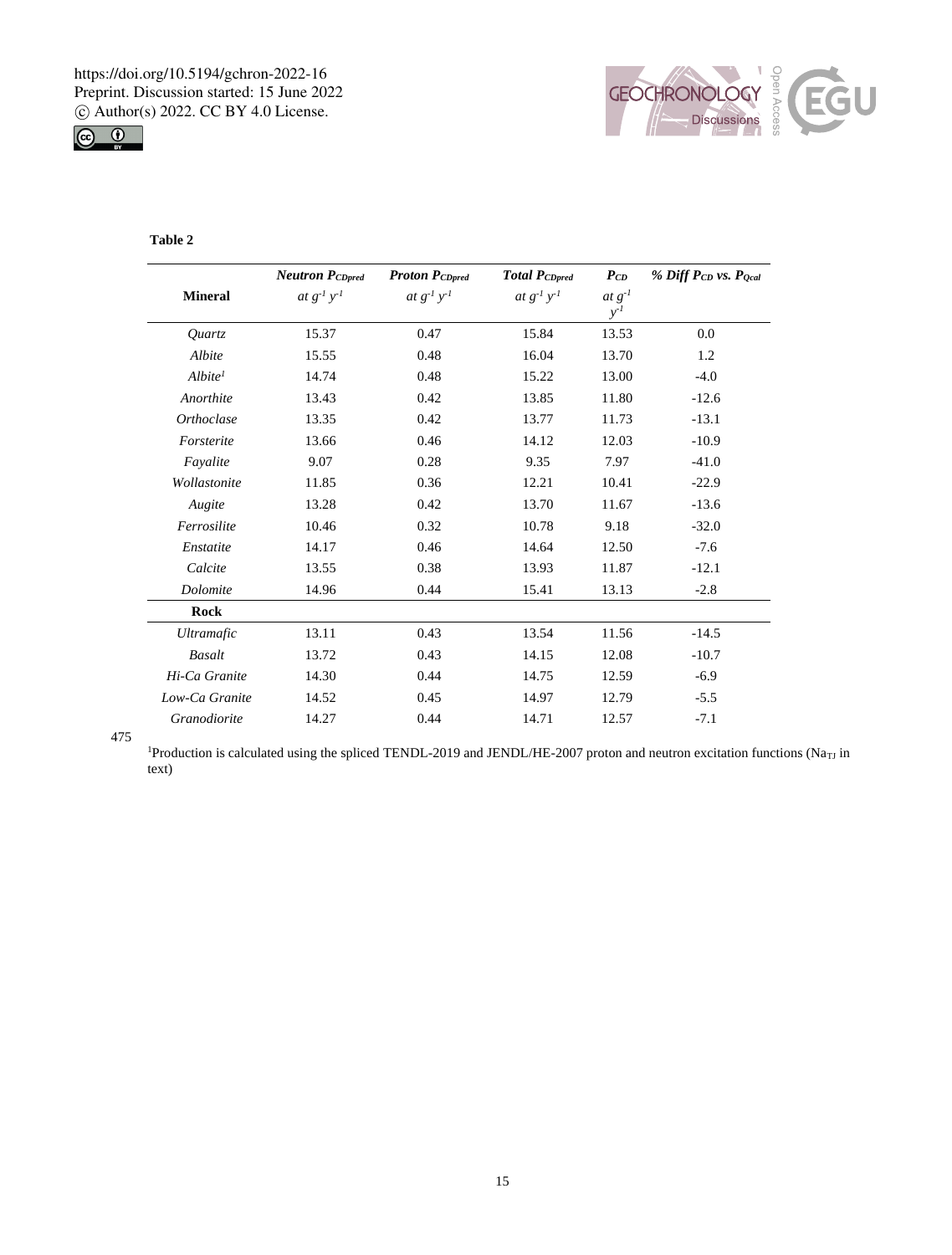



| Table 3             |             |      |                          |      |                          |                    |                          |                          |                          |                          |             |                          |
|---------------------|-------------|------|--------------------------|------|--------------------------|--------------------|--------------------------|--------------------------|--------------------------|--------------------------|-------------|--------------------------|
|                     | $\mathbf 0$ | Si   | Ti                       | Al   | $\mathbf{Fe}^{2+}$       | $\mathbf{Fe}^{3+}$ | Mn                       | Mg                       | Ca                       | Na                       | $\mathbf K$ | ${\bf P}$                |
| <b>Minerals</b>     |             |      |                          |      |                          |                    |                          |                          |                          |                          |             |                          |
| Quartz              | 97.5        | 2.5  | $\overline{a}$           |      |                          |                    |                          |                          |                          |                          |             |                          |
| Albite              | 88.09       | 1.29 | $\overline{\phantom{m}}$ | 1.63 |                          |                    |                          |                          | ٠                        | 12.99                    |             |                          |
| Albite <sup>1</sup> | 88.62       | 1.36 | $\overline{\phantom{a}}$ | 1.72 | ۰                        |                    |                          | ۰                        | ۰                        | 8.30                     |             | $\overline{\phantom{0}}$ |
| Anorthite           | 96.37       | 1.23 | $\overline{\phantom{a}}$ | 2.33 | -                        |                    |                          | ۰                        | 0.07                     | $\overline{\phantom{a}}$ | < 0.01      | $\overline{\phantom{0}}$ |
| <b>Orthoclase</b>   | 96.89       | 1.85 | $\overline{\phantom{a}}$ | 1.17 |                          |                    |                          |                          |                          |                          | 0.08        | ۰                        |
| Forsterite          | 93.44       | 1.19 | $\sim$                   | ٠    | ÷                        |                    | $\overline{\phantom{a}}$ | 5.37                     | $\overline{\phantom{a}}$ |                          |             | $\overline{\phantom{0}}$ |
| Fayalite            | 98.14       | 1.24 |                          |      | -                        | 0.61               |                          |                          |                          |                          |             |                          |
| Wollastonite        | 98.16       | 1.67 |                          |      | ۳                        |                    |                          |                          | 0.18                     |                          |             |                          |
| Augite              | 95.35       | 1.39 | < 0.01                   | 0.56 | $\overline{\phantom{0}}$ | < 0.01             | $\overline{\phantom{a}}$ | 1.48                     | 0.07                     | 1.11                     |             | -                        |
| Ferrosilite         | 97.93       | 1.66 |                          |      | -                        | 0.41               | $\overline{\phantom{a}}$ |                          |                          |                          |             |                          |
| Enstatite           | 94.76       | 1.61 |                          |      |                          |                    | ۰                        | 3.63                     |                          |                          |             |                          |
| Calcite             | 99.82       | ٠    |                          | ۰    | -                        | ٠                  | ٠                        | $\overline{\phantom{m}}$ | 0.18                     |                          |             | $\overline{\phantom{0}}$ |
| Dolomite            | 98.19       | L.   |                          |      |                          |                    | ÷,                       | 1.74                     | 0.07                     |                          |             |                          |
| Rock type           |             |      |                          |      |                          |                    |                          |                          |                          |                          |             |                          |
| <i>Ultramafic</i>   | 93.84       | 1.18 | < 0.01                   | 0.04 | 0.08                     | < 0.01             | < 0.01                   | 4.20                     | < 0.01                   | 0.66                     | < 0.01      | < 0.01                   |
| <b>Basalt</b>       | 94.60       | 1.43 | < 0.01                   | 1.08 | 0.07                     | < 0.01             | < 0.01                   | 0.70                     | 0.03                     | 2.14                     | < 0.01      | < 0.01                   |
| Hi-Ca Granite       | 94.09       | 1.79 | < 0.01                   | 1.01 | 0.02                     | < 0.01             | < 0.01                   | 0.14                     | 0.01                     | 3.00                     | 0.01        | < 0.01                   |
| Low-Ca Granite      | 94.50       | 1.95 | < 0.01                   | 0.89 | 0.01                     | < 0.01             | < 0.01                   | 0.02                     | < 0.01                   | 2.69                     | 0.02        | < 0.01                   |
| Granodiorite        | 94.22       | 1.85 | < 0.01                   | 0.95 | 0.02                     | < 0.01             | < 0.01                   | 0.08                     | 0.01                     | 2.93                     | 0.02        | < 0.01                   |

480

<sup>1</sup>Production is calculated using the spliced TENDL-2019 and JENDL/HE-2007 proton and neutron excitation functions (Na<sub>TJ</sub> in text)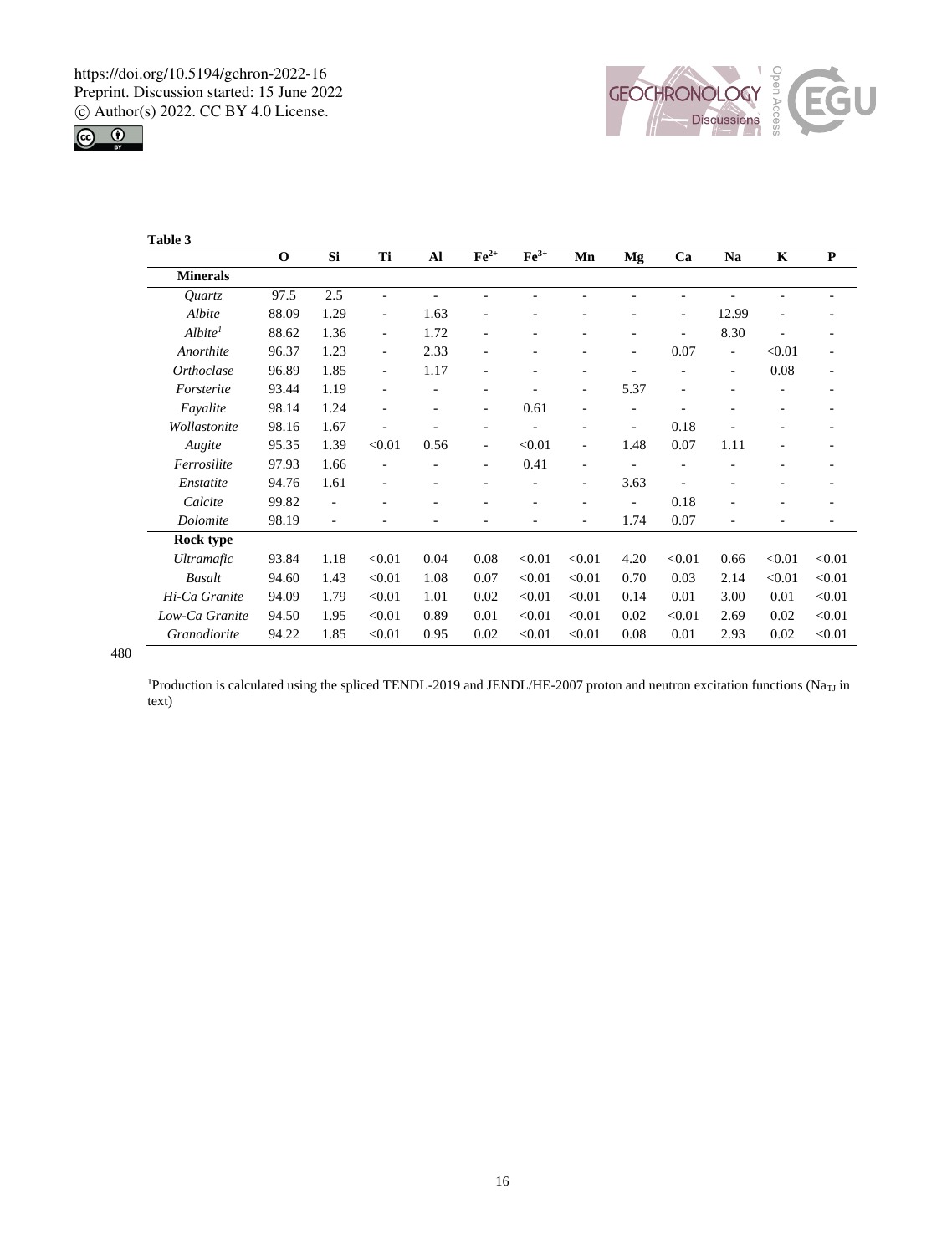# $\circledcirc$   $\circledcirc$



**Table 4**



| <b>Rock Type</b>  | Depth $(m)^1$ | density | $N_{SE}$<br>$(\underline{at} g^{-1})^1$ | $P_{160\text{-}FM}$ <sup>1</sup><br>$(at g^{-1}y^{-1})$ | $P_{160}^2$<br>$(at g^{-1}y^{-1})$ |
|-------------------|---------------|---------|-----------------------------------------|---------------------------------------------------------|------------------------------------|
| <i>Ultramafic</i> | 0.18          |         | 135706                                  | 16.4                                                    | 9.0                                |
| <b>Basalt</b>     | 0.18          |         | 132621                                  | 16.0                                                    | 9.3                                |
| Hi-Ca Granite     | 0.19          |         | 148043                                  | 17.9                                                    | 9.7                                |
| Low-Ca Granite    | 0.19          |         | 151127                                  | 18.3                                                    | 9.9                                |
| Limestone         | 0.19          |         | 151127                                  | 18.3                                                    | 10.1                               |

<sup>1</sup>Data from Fabryka-Martin (1988), assumes SLHL production rate from oxygen in Yokoyama et al. (1977) <sup>2</sup>Data from this study assuming only production from neutron spallation of O and an attenuation length of 160 g cm<sup>-2</sup>

# **Table 5**

490

|                   | $P_{M02}$            | $P_{CDn}$            |
|-------------------|----------------------|----------------------|
| <b>Mineral</b>    | $(at g^{-1} y^{-1})$ | $(at g^{-1} y^{-1})$ |
| <i>Ouartz</i>     | 18.72                | 15.37                |
| Albite            | 19.99                | 15.56                |
| Anorthite         | 16.25                | 13.43                |
| <i>Orthoclase</i> | 16.20                | 13.35                |
| Forsterite        | 16.43                | 13.66                |
| Fayalite          | 11.06                | 9.07                 |
| Wollastonite      | 14.42                | 11.85                |
| Augite            | 15.91                | 13.28                |
| Ferrosilite       | 14.85                | 10.46                |
| Enstatite         | 17.11                | 14.17                |
| Calcite           | 16.48                | 13.55                |
| Dolomite          | 18.12                | 14.96                |
| <b>Rock</b>       |                      |                      |
| <b>Ultramafic</b> | 15.27                | 13.11                |
| <b>Basalt</b>     | 15.38                | 13.72                |
| Hi-Ca Granite     | 17.15                | 14.30                |
| Low-Ca Granite    | 17.15                | 14.52                |
| Granodiorite      | 17.14                | 14.27                |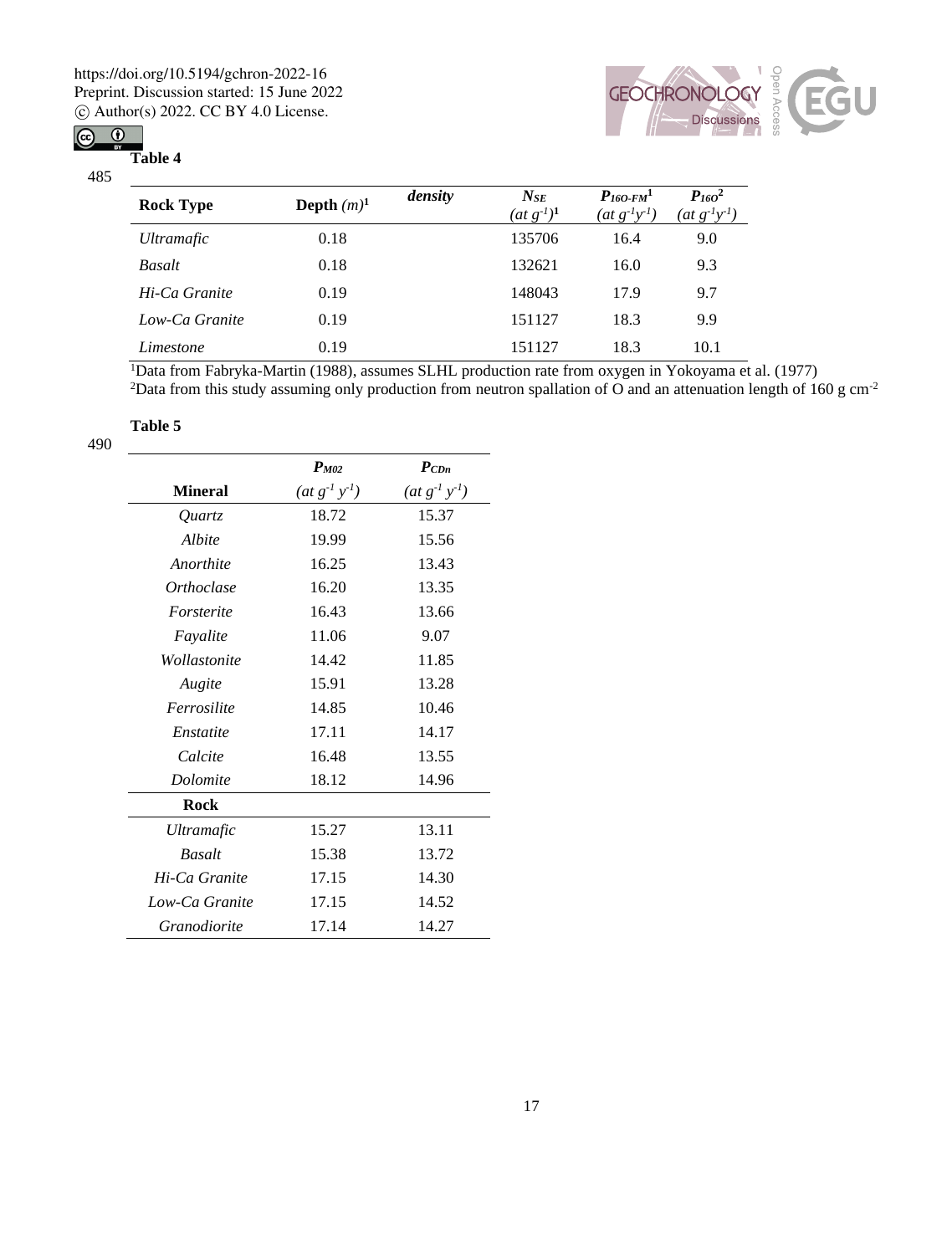$10^{-3}$ 

 $10<sup>2</sup>$ 

 $10<sup>1</sup>$ 

 $10<sup>o</sup>$ 

 $10^{-1}$ 

 $10^{-2}$ 

 $10^{-3}$ 

 $10<sup>1</sup>$ 

 $10<sup>2</sup>$ 

 $\sigma$  (mbarn)

 $(c)$ 







Modelled XX(p,x)<sup>14</sup>C